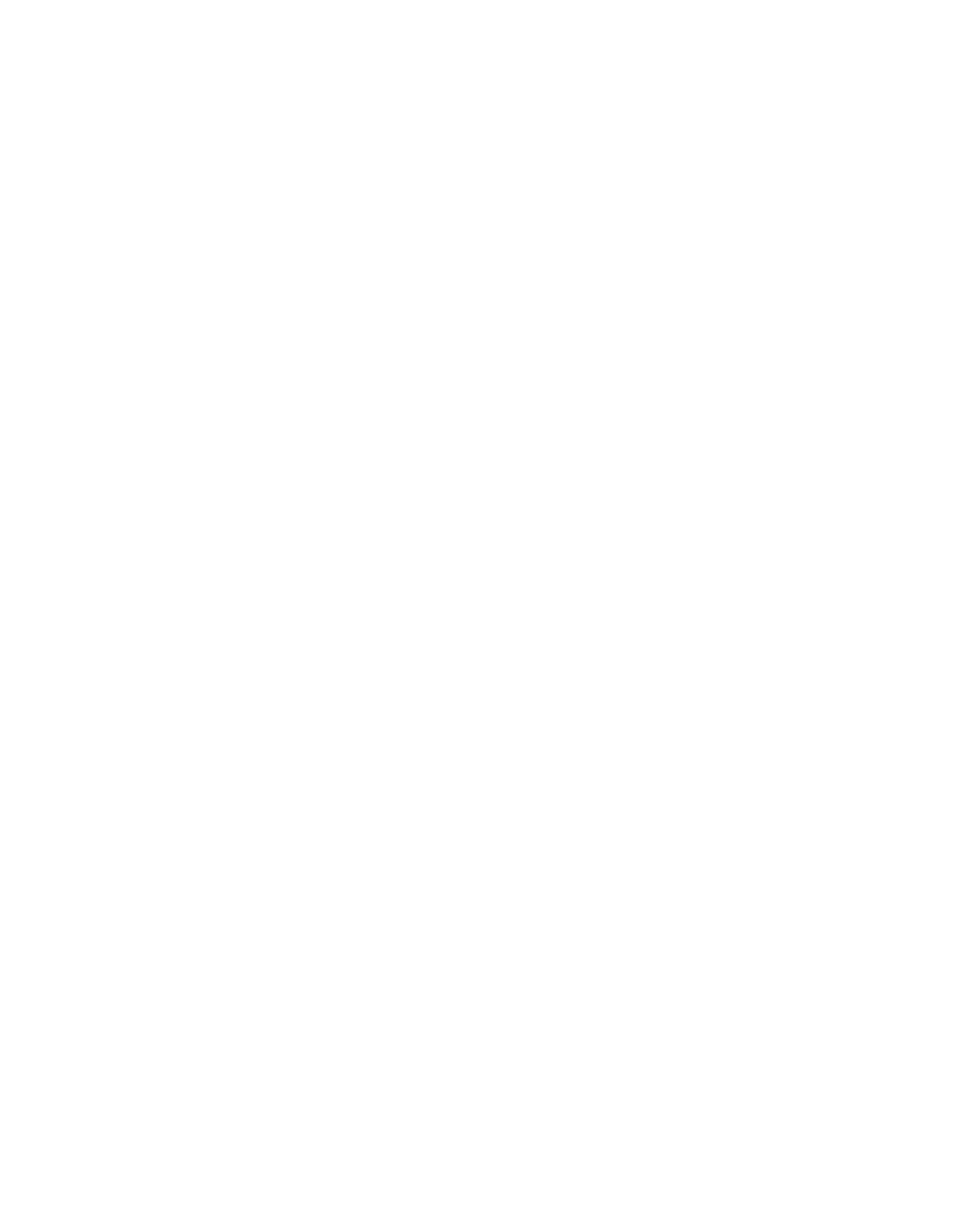# **DECrepeater 350 Service Guide**

 $\overline{\phantom{a}}$ 

Order Number EK–DETPR–SV–001

**Digital Equipment Corporation**

 $\overline{\Gamma}$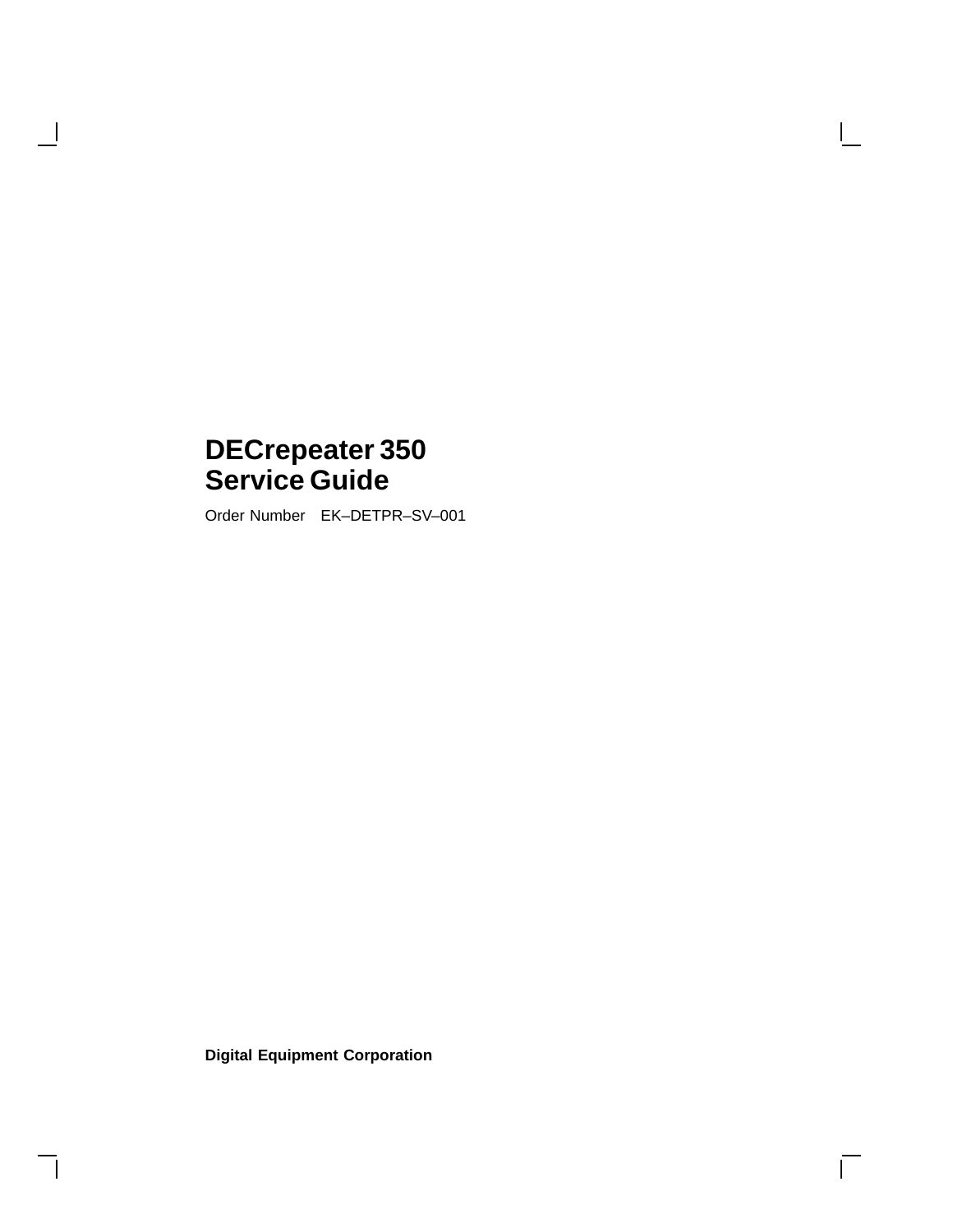#### **First Edition, October 1990**

The information in this document is subject to change without notice and should not be construed as a commitment by Digital Equipment Corporation. Digital Equipment Corporation assumes no responsibility for any errors that may appear in this document.

The software described in this document is furnished under a license and may be used or copied only in accordance with the terms of such license.

No responsibility is assumed for the use or reliability of software on equipment that is not supplied by Digital Equipment Corporation or its affiliated companies.

Restricted Rights: Use, duplication, or disclosure by the U. S. Government is subject to restrictions as set forth in subparagraph (c) (1) (ii) of the Rights in Technical Data and Computer Software clause at DFARS 252.227–7013.

Copyright © Digital Equipment Corporation 1990

All Rights Reserved. Printed in U.S.A.

The following are trademarks of Digital Equipment Corporation:

| <b>DEC</b>         | <b>DESTA</b>   | <b>RSX</b>        |  |
|--------------------|----------------|-------------------|--|
| <b>DECconnect</b>  | DIBOL.         | RT                |  |
| <b>DEC</b> mate    | <b>MASSBUS</b> | <b>ULTRIX</b>     |  |
| <b>DECnet</b>      | <b>PDP</b>     | <b>UNIBUS</b>     |  |
| <b>DECrepeater</b> | P/OS           | <b>VAX</b>        |  |
| <b>DECUS</b>       | Professional   | VMS               |  |
| <b>DECwriter</b>   | Rainbow        | VТ                |  |
| <b>DELNI</b>       | <b>RSTS</b>    | Work Processor    |  |
| <b>DEMPR</b>       |                | $\blacksquare$ TM |  |

AT&T is a trademark of the American Telephone and Telegraph Company. IBM is a trademark of the International Business Machines Corporation.

This document was prepared and published by Educational Services Development and Publishing, Digital Equipment Corporation.

digital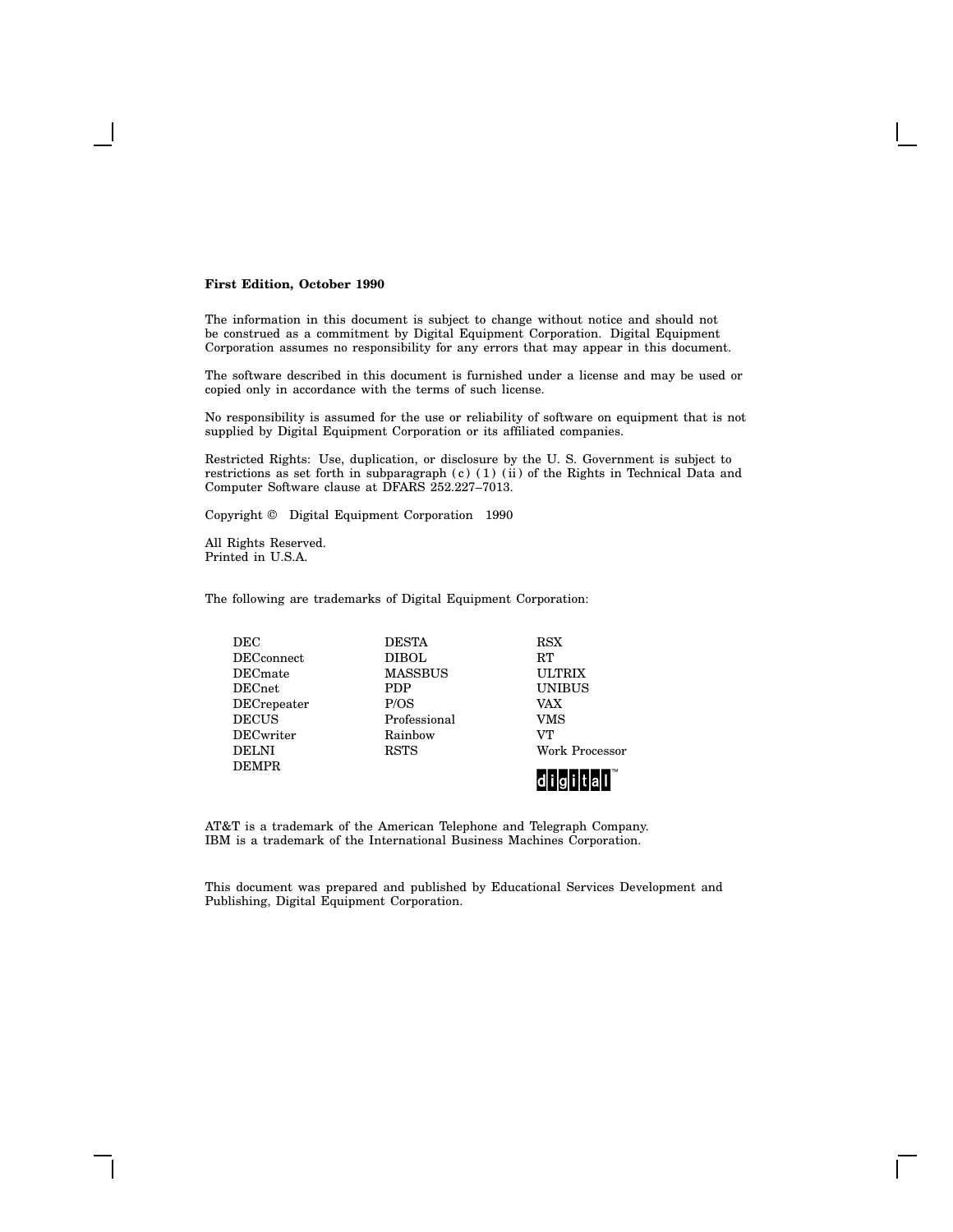# **Contents**

 $\mathbf{I}$ 

| <b>About This Guide</b>                 | vii            |
|-----------------------------------------|----------------|
| <b>DECrepeater 350 Overview</b><br>1    |                |
|                                         | $\mathbf{1}$   |
|                                         | $\overline{2}$ |
| <b>Functional Description</b><br>2      |                |
|                                         | 3              |
|                                         | 5              |
|                                         | $\overline{5}$ |
|                                         | 5              |
|                                         | 6              |
|                                         | 6              |
|                                         | 6              |
| <b>Configuration Rules</b><br>3         |                |
| DETPR Configuration Guidelines          | 8              |
| Station Equipment Connection Guidelines | 8              |
| DELNI/DETPR Guidelines                  | 9              |
|                                         | 9              |
|                                         | 9              |
| System Constraints and Guidelines       | 9              |
| Twisted-Pair Wire Guidelines            | 10             |
| Twisted-Pair Ethernet Restrictions      | 10             |

 $\overline{\phantom{a}}$ 

 $\overline{\Gamma}$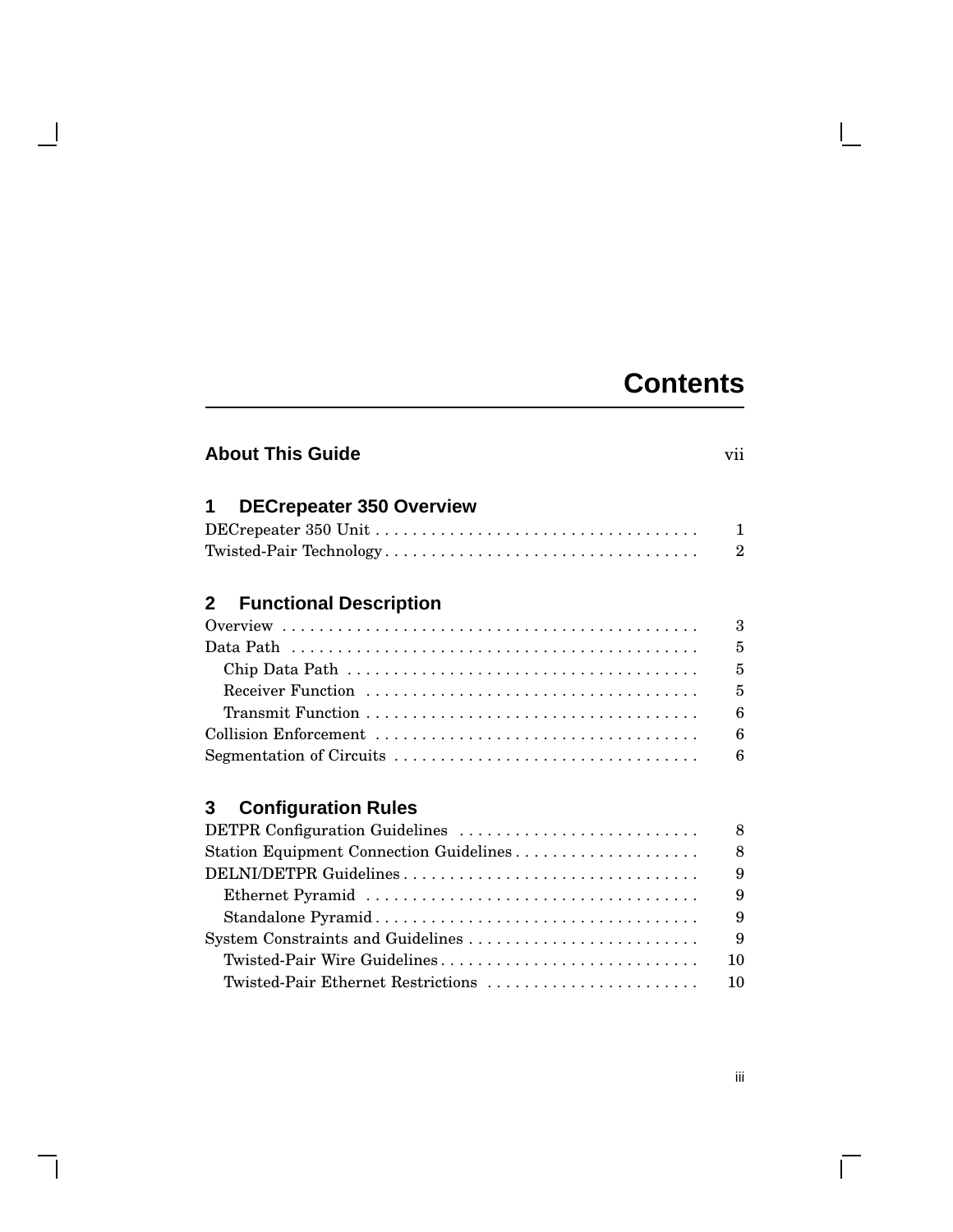| IV | Contents |
|----|----------|
|    |          |

 $\blacksquare$ 

# **4 Troubleshooting**

|                                                | 12 |
|------------------------------------------------|----|
|                                                | 12 |
|                                                | 12 |
| How These Tests Differ                         | 13 |
| Standalone or Network Testing                  | 13 |
| DETPR Control Panel Indicators                 | 14 |
|                                                | 15 |
|                                                | 15 |
|                                                | 16 |
| Test with Station Equipment Connected to DETPR | 17 |
| Test with Ethernet Connected                   | 18 |
|                                                | 19 |
|                                                | 20 |

# **A DETPR Specifications**

|                                                                               | 22 |
|-------------------------------------------------------------------------------|----|
|                                                                               | 22 |
| AC Power Requirements                                                         | 22 |
| DC Power Requirements                                                         | 23 |
| Environmental Requirements                                                    | 23 |
|                                                                               | 23 |
|                                                                               | 23 |
|                                                                               | 23 |
|                                                                               | 24 |
|                                                                               | 24 |
| Unshielded Twisted-Pair Cable Requirements                                    | 25 |
| Unshielded Twisted-Pair Cable Environmental Constraints                       | 25 |
|                                                                               | 26 |
| 8-Pin MJ Connector (Ports 1 to 8) $\dots \dots \dots \dots \dots \dots \dots$ | 26 |
|                                                                               | 26 |

 $\bar{\Gamma}$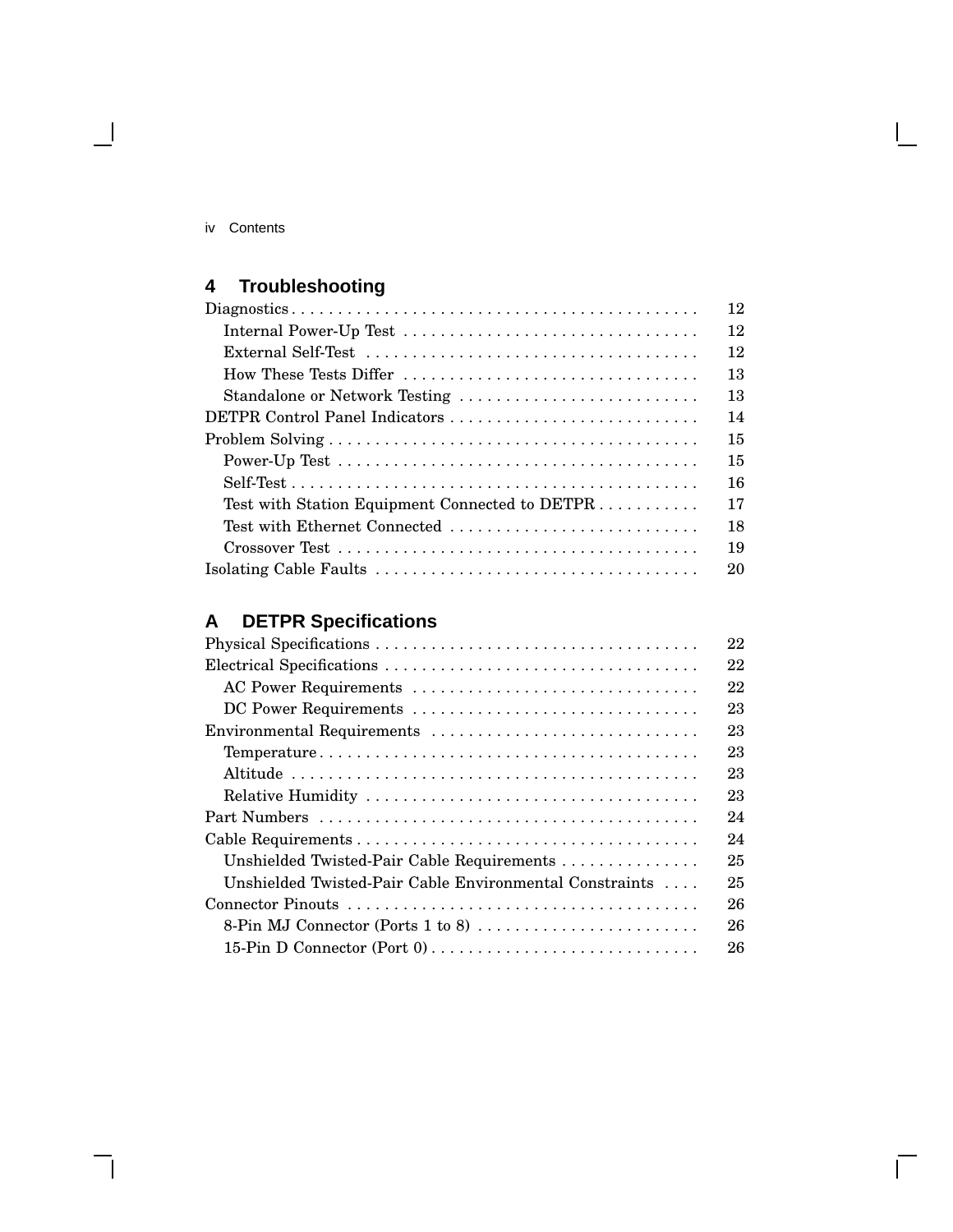#### Contents v

 $\overline{\Gamma}$ 

# **Figures** 1–1 DECrepeater 350 . . . . . . . . . . . . . . . . . . . . . . . . . . . . . . . . . . 1 2–1 DETPR Functional Block Diagram . . . . . . . . . . . . . . . . . . . . 4 4–1 DETPR Control Panel . . . . . . . . . . . . . . . . . . . . . . . . . . . . . . 14

## **Tables**

|                                                        | 15  |
|--------------------------------------------------------|-----|
|                                                        |     |
| 4–4 DETPR-to-Station Equipment Test Troubleshooting    | 17  |
|                                                        | -18 |
|                                                        | -19 |
| 4-7 DETPR and H3350 Twisted-Pair Cable Fault Isolation | -20 |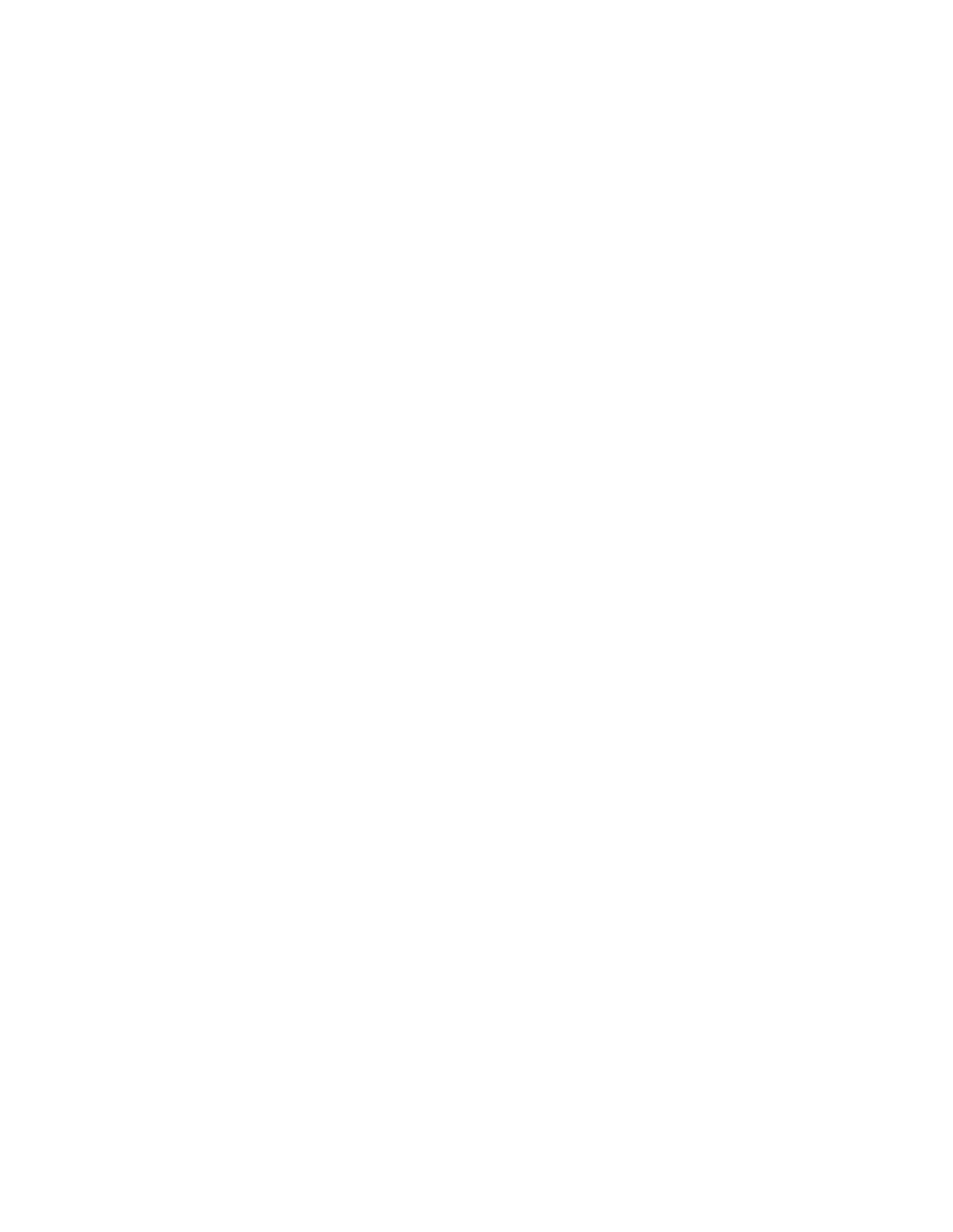# **About This Guide**

This manual provides a functional overview, configuration guidelines, troubleshooting information, and specifications for the DECrepeater 350 signal repeater. The DECrepeater 350 is also known as the Digital Ethernet twisted-pair multiport repeater (DETPR). It can connect eight node devices to a standard Ethernet backbone network. The DECrepeater 350 uses twisted-pair cable to transmit Ethernet signals between itself and the eight nodes.

The DECrepeater 350 is available in four versions:

| Model               | <b>Version</b> | <b>Description</b>         |       |
|---------------------|----------------|----------------------------|-------|
| <b>DEC</b> repeater | AA             | Desktop, plastic enclosure | 120 V |
| DECrepeater         | AB             | Desktop, plastic enclosure | 220 V |
| DECrepeater         | BA             | Rackmount, aluminum box    | 120 V |
| <b>DECrepeater</b>  | ВB             | Rackmount, aluminum box    | 220 V |

## **Organization**

This guide has four chapters and one appendix.

- Chapter 1 gives an overview of the DECrepeater 350 unit and an introduction to twisted-pair wiring.
- Chapter 2 gives a functional overview of the DECrepeater 350.
- Chapter 3 describes configuration rules and guidelines for installing and using the DECrepeater 350.
- Chapter 4 provides troubleshooting information for use when servicing the DECrepeater 350.
- Appendix A lists specifications, environmental constraints, and connector pinouts.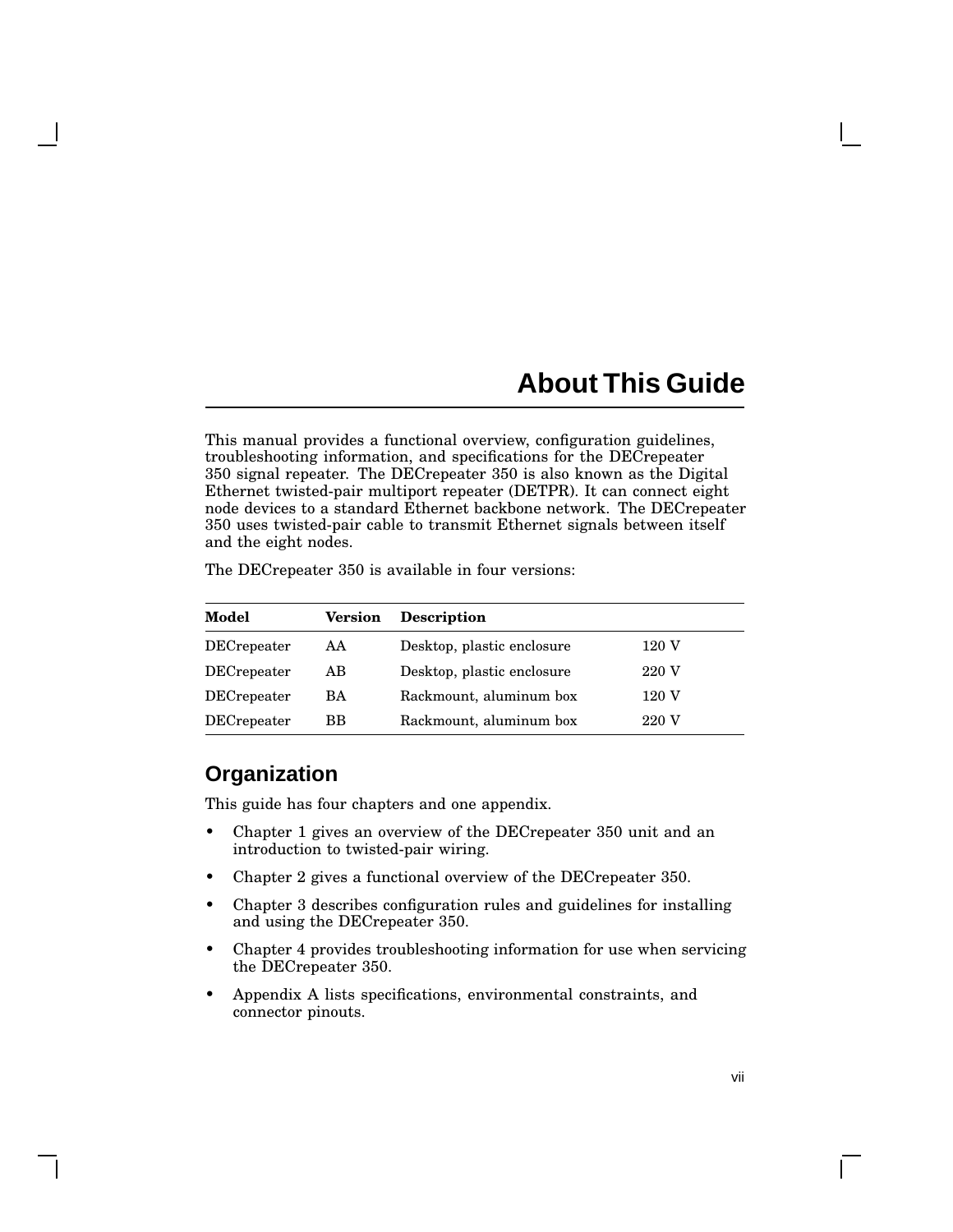viii About This Guide

# **Related Documents**

You can order the following documents from Digital:

| Document                                                   | <b>Order Number</b> |
|------------------------------------------------------------|---------------------|
| Network and Communications Buyer's Guide                   | EC-I0391-42         |
| <b>DEC</b> connect System General Description              | EK-DECSY-GD         |
| <b>DEC</b> connect System Requirements Evaluation Workbook | EK-DECSY-EG         |
| DEC connect System Planning and Configuration Guide        | EK-DECSY-CG         |
| DECconnect System Installation Verification Guide          | EK-DECSY-VG         |
| Installing and Using the DEC repeater 350                  | EK-DETPR-IN         |
| H3350 Transceiver Installation                             | EK-H3350-IN         |

#### **Ordering Information**

Customers may order documents by phone or mail.

**Continental USA and Puerto Rico** Call 800–258–1710 or mail to:

Digital Equipment Corporation Peripherals and Supplies Group P.O. Box CS2008 Nashua, NH 03061

**New Hampshire, Alaska, and Hawaii** Call 1–603–884-6660.

**Outside the USA and Puerto Rico** Mail to:

Digital Equipment Corporation Attn: Accessories and Supplies Business Manager c/o Local Subsidiary or Digital-Approved Distributor

**Digital Personnel** Digital personnel may order these documents from:

Digital Equipment Corporation 444 Whitney Street Northboro, MA 01532

Attn: Publishing and Circulation Services (NRO3/W3) Order Processing Section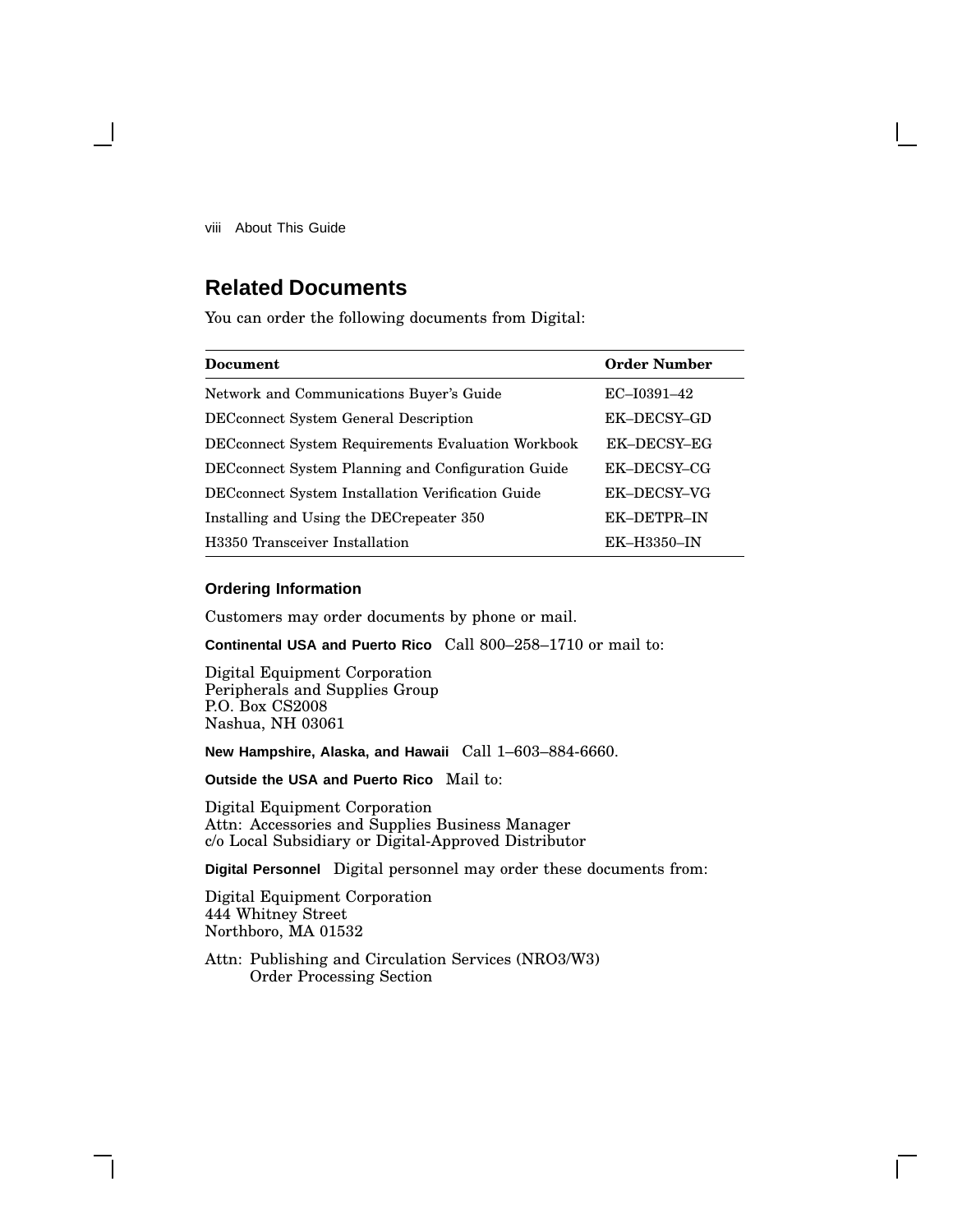# **1 DECrepeater 350 Overview**

This chapter provides an overview of the DECrepeater 350 (DETPR) signal repeater and twisted-pair technology.

## **DECrepeater 350 Unit**

The DETPR is an ac-powered signal repeater that has eight twisted-pair ports and one *attachment unit interface* (AUI) port (Figure 1–1). The eight twisted-pair ports (two pairs for each port) use 8-pin modular jack (MJ) connectors. The AUI port has one 15-pin female D-subminiature connector to connect to an H4000/H4005 Ethernet transceiver or an IEEE 802.3 *medium attachment unit* (MAU).

The DETPR treats all of the twisted-pair ports and the AUI port as a common data bus by way of a gate array. The gate array performs all arbitration for the use of the ports. The joining of the twisted-pair ports and the AUI port creates a larger Ethernet. The DETPR passes all data received from a port to the other eight ports of the unit. The DETPR is not an Ethernet-addressable unit on the network.



**Figure 1–1 DECrepeater 350**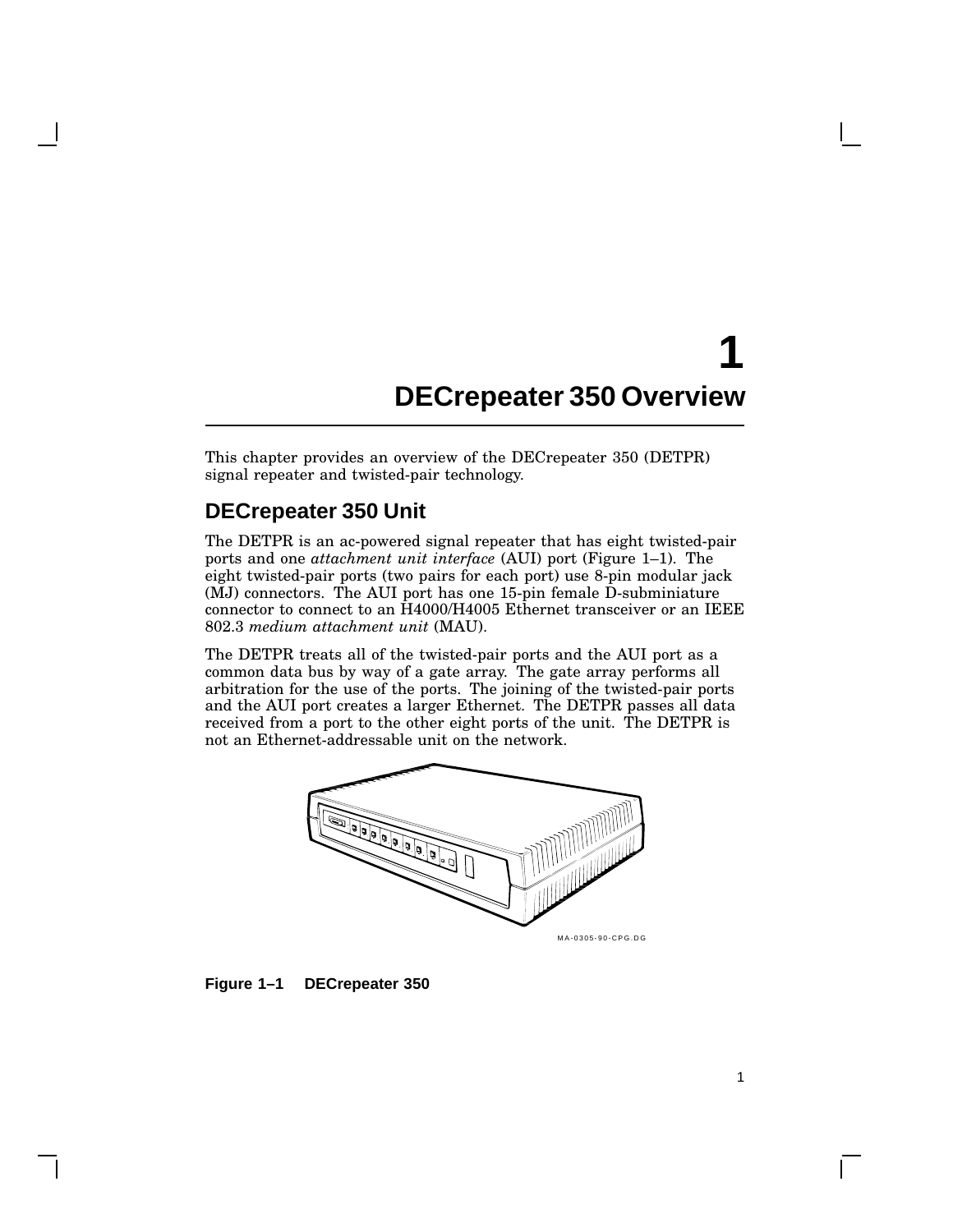2 DECrepeater 350 Overview

# **Twisted-Pair Technology**

A *twisted-pair* cable consists of two continuous insulated conductors helically twisted around one another. This wiring normally consists of 0.4 mm to 0.6 mm diameter (26 AWG to 22 AWG) unshielded wire in a multipair cable. The wire is used as a medium for a Type 10BaseT MAU and an Ethernet transceiver IEEE AUI cable.

The MAU provides an inexpensive, flexible electrical interface for attaching devices and stations to a local network medium such as Ethernet. The MAU is aimed primarily at office applications where telephone twisted-pair cable is often installed. This type of cable and connector offers simplicity of installation and reconfiguration.

A *repeater* unit is used to extend the physical system topology and to provide coupling for two or more segments. A *segment* is a medium used for interconnecting MAUs. This medium includes the *medium dependent interface* (MDI), a mechanical and electrical interface between the twisted-pair cable and the MAU.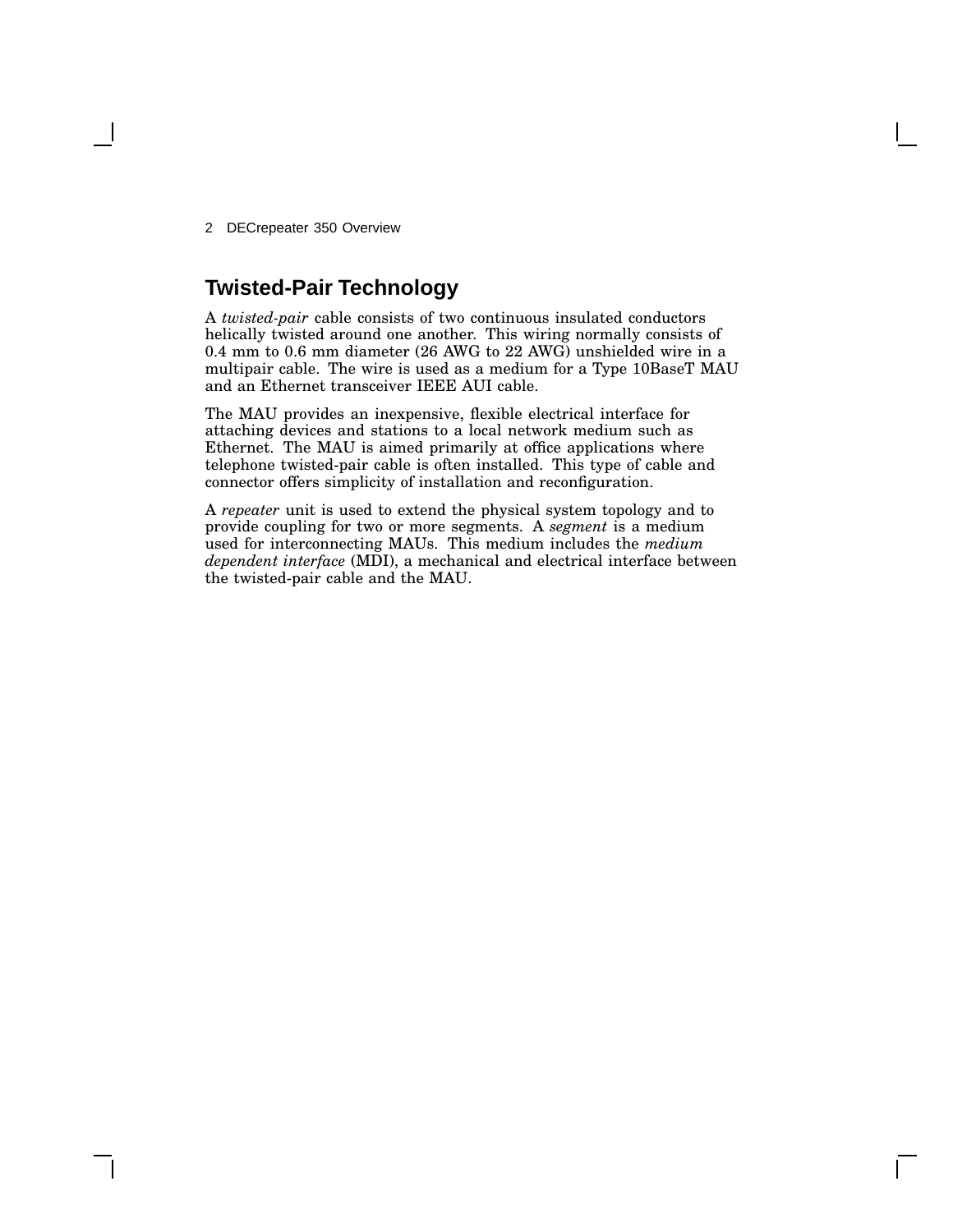# **2 Functional Description**

This chapter provides a brief functional description of the DETPR repeater.

### **Overview**

The DETPR is used to expand the topology of the Twisted-Pair Ethernet to the extended Ethernet LAN. The DETPR restores the amplitude and timing margins as signals are propagated through the unit to the other ports attached to the DETPR.

The passing of data from one port to eight other ports is not a simple switching task. The timing differences of the ports require the buffering of the received data. Collisions on any port on the network are passed to all of the other ports. The received data is decoded by a single-chip Manchester encoder/decoder to separate the data and the clock for the gate array. All packets that are received have the 64-bit preamble restored as it is repeated to the other ports.

The contention-free operation of the DETPR is as follows:

- 1. A signal is received and detected on one of the ports.
- 2. A preamble is sent to all of the other eight ports.
- 3. The end of the preamble is detected on the receive port, and the replication of the data to the other ports is begun.
- 4. The collision-detect input from all other ports is continuously monitored and enforced at all other ports as collisions occur.

The data path of the DETPR is made up of the TPMAU (T7220) media dependent interface (MDI) chip, the access unit interface (AUI), the serial interface adapter (SIA), and a gate array. Figure 2–1 is a simple functional block diagram of the DETPR.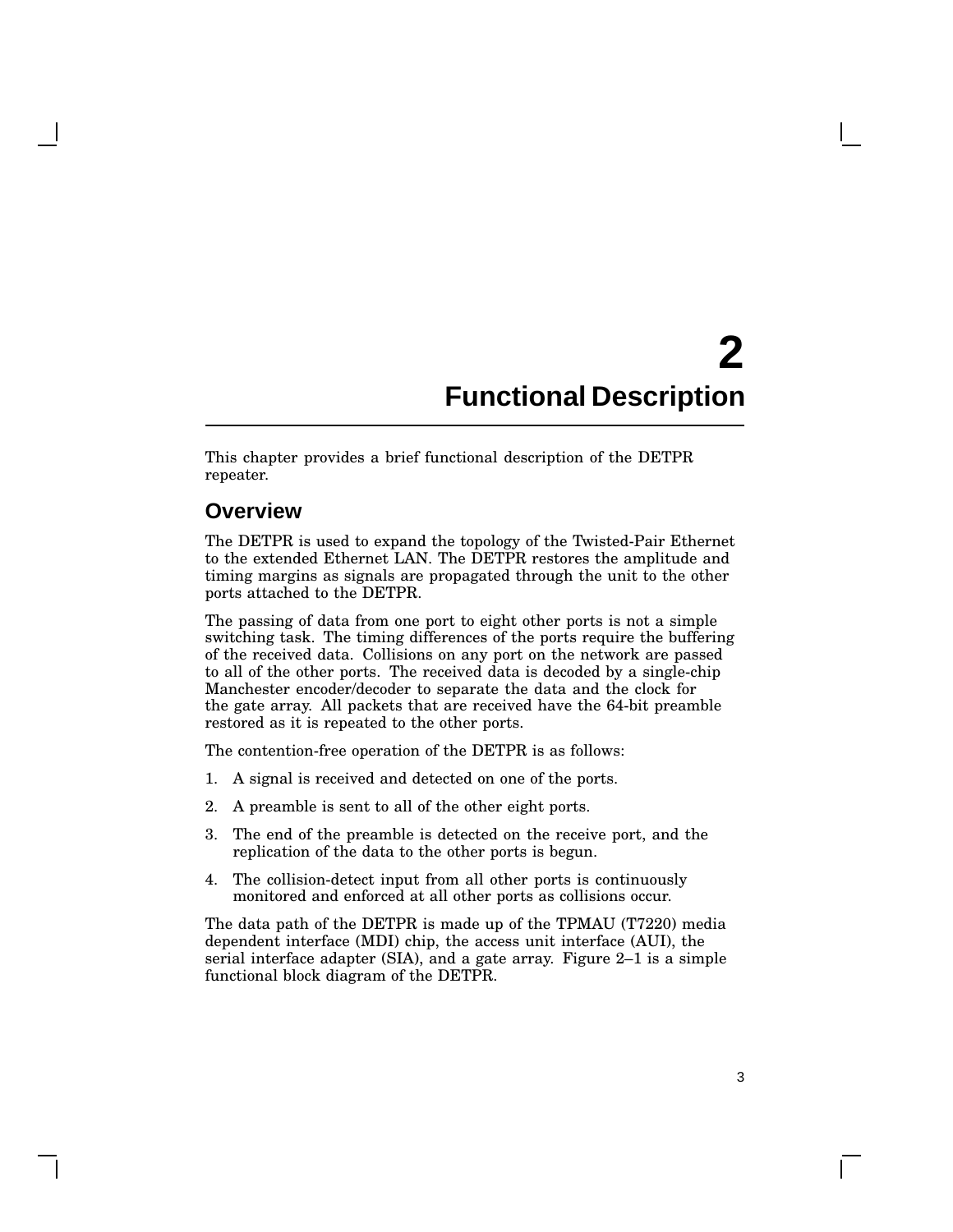4 Functional Description

The gate array contains four subsystems to control the flow of data:

- Chip data path subsystem
- Control subsystem
- Automatic partition and reconnection subsystem
- Self-test subsystem



**Figure 2–1 DETPR Functional Block Diagram**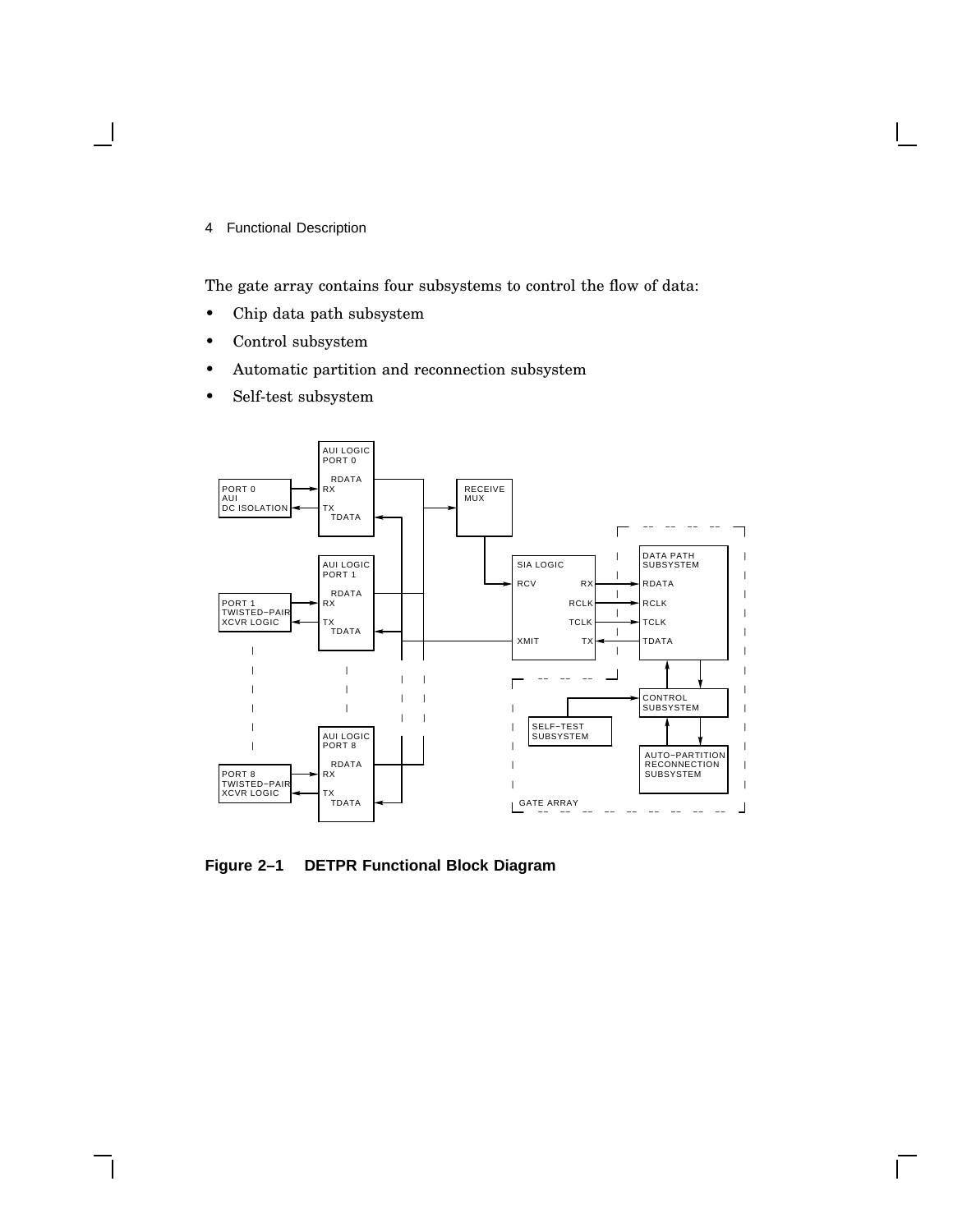## **Data Path**

Data is received by the transceiver chip from the twisted-pair wire and sent to the Manchester decoder. The decoded data is sent to the gate array, where it is buffered in a first-in/first-out (FIFO) buffer. The transmit ports are determined, the preamble is regenerated, and the data is sent to the selected transmit ports.

### **Chip Data Path**

The chip data path is made up of a multiplexer, a FIFO buffer, and a transmit selector circuit. The function of the data path is to select the data from the Manchester decoder and send it to the FIFO buffer.

The FIFO buffer is a 32-bit buffer for data received from any of the ports. It allows for speed differences within the network and holds the data until the entire 64-bit preamble is regenerated.

The transmit-data selector receives data from the FIFO buffer and transmits that data to the Manchester encoder.

#### **Receiver Function**

The receiver function consists of a twisted-pair wire or a D-subminiature connector, a transceiver and AUI logic, a receive-data and receive-clock multiplexer, a Manchester decoder (SIA logic), and the FIFO buffer in the gate array. The receive function works as follows:

- 1. The transceiver and AUI logic for a twisted-pair port, or the AUI port (0) with an attached transceiver, detects carrier and collision information.
- 2. The carrier and collision information is filtered and sent to the gate array. This information is used to determine the receive port and to select the transmit ports.
- 3. The receive channel is determined and its data input is selected.
- 4. The SIA logic decodes data encoded by the Manchester encoder and sends it to the gate array.
- 5. The data is buffered in a FIFO buffer and held until the entire preamble is sent to the eight transmitting ports.
- 6. The receive data is sent to the eight transmitting ports.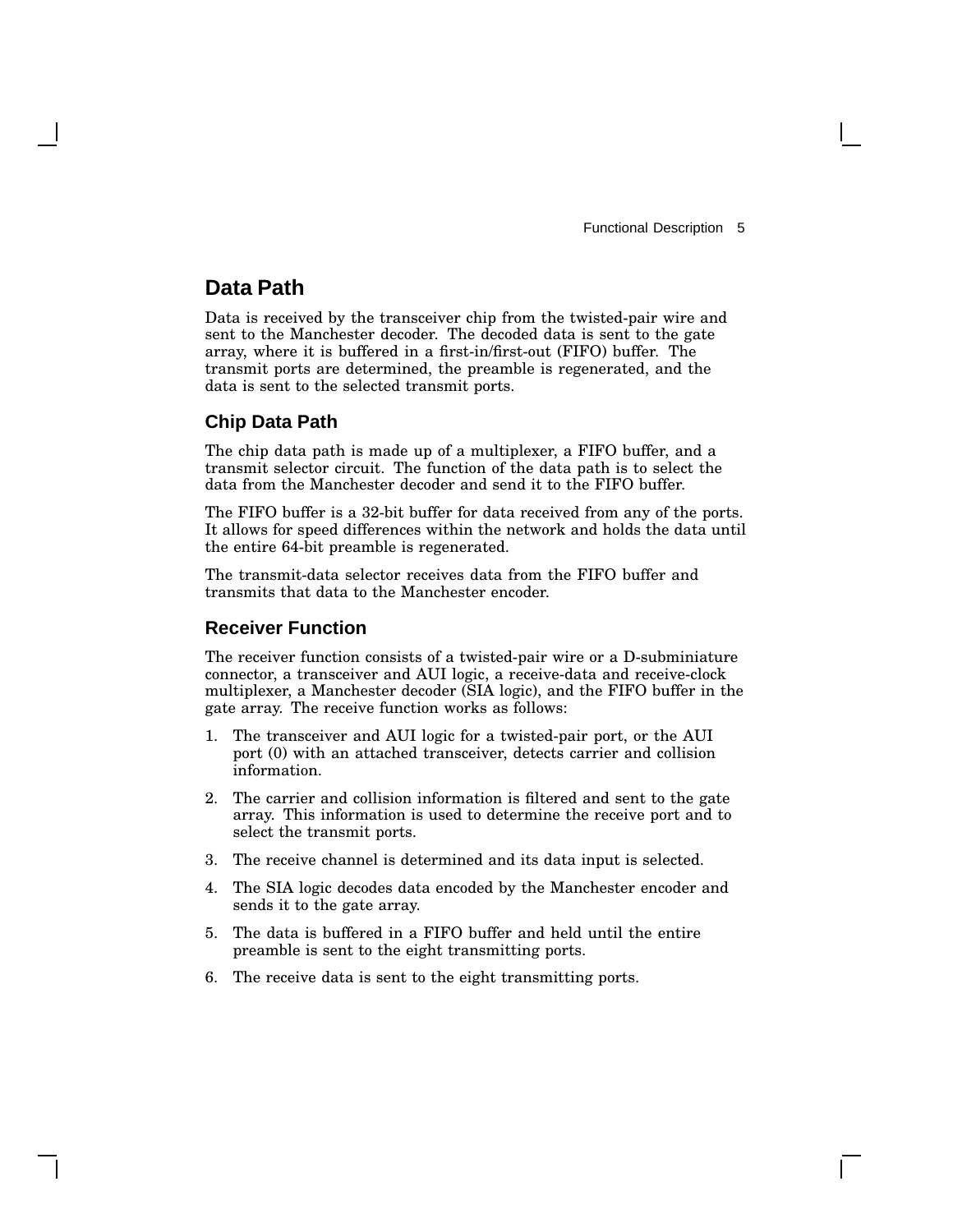6 Functional Description

#### **Transmit Function**

The transmit logic uses a Manchester encoder that accepts data from the chip data path, encodes it to the Manchester format, and transmits that data to the selected transmit ports. The transmit function works as follows:

- 1. The gate array sends the regenerated preamble and data to the SIA logic.
- 2. The SIA logic encodes the data in the Manchester format.
- 3. The SIA logic sends the encoded data to the AUI logic.
- 4. The AUI logic sends the data to the selected transmit port transceivers or to the AUI port.

## **Collision Enforcement**

On transmission, the DETPR monitors for collisions and logical (link) integrity faults on each port. When a collision is detected on a transmit port, the DETPR jams all other ports according to the mode of operation (that is, 802.3 96-bit JAM). The JAM continues until the proper amount of JAM bits have been sent and the collision has stopped. In the case of a received collision, the DETPR enters the JAM mode on all other ports except for the port that received the collision. After the JAM has timed out, the DETPR waits for a specified amount of time as determined by the selected mode.

## **Segmentation of Circuits**

Segmentation is the removal of a port from active repeating. The use of segmentation increases the availability of the network. The segmentation of a port occurs when a fault is detected on the DETPR port. After a port is segmented, data received by the port is not repeated to any other ports. However, the faulty port continues to transmit data in order to verify that it is still faulty. This mode of operation is known as *segmentation*.

The DETPR restores a *segmented* port when a reception or transmission is completed without errors. By definition, an error-free reception has (1) no detected collisions, and (2) a minimum of 512-bit times without a logical (link) integrity fault.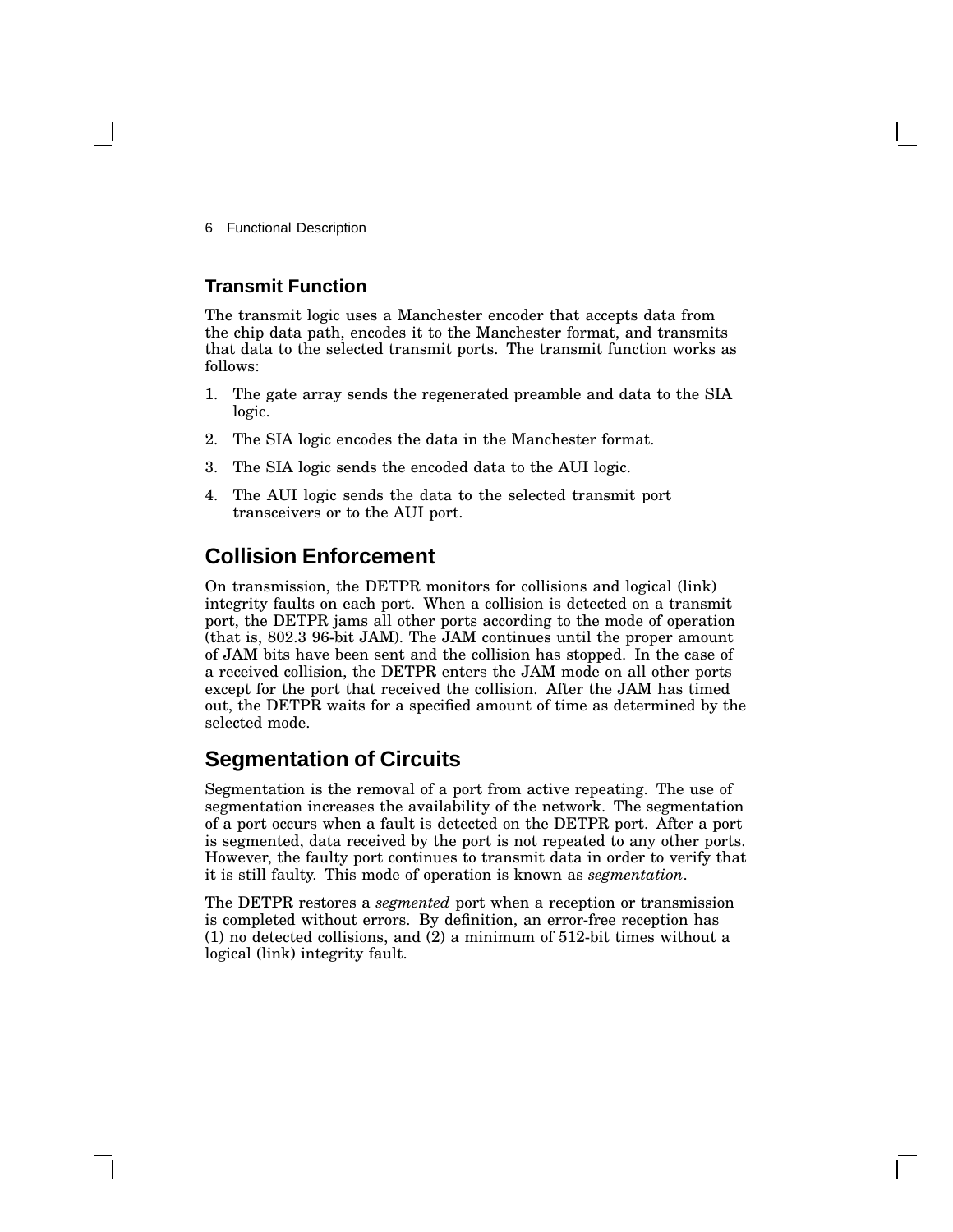The DETPR segments a port for the following conditions:

**Excessive Collisions –** Each DETPR port has a counter that is incremented for each successive collision. If the counter reaches 64, the port is segmented. The counter is reset on any transmission without a collision.

**No Loopback—** This condition indicates the DETPR did not detect a loopback (received data) of the transmitted data within a 256-bit time. The cause could be a defective external transceiver or cable fault for port 0, or a defective transceiver for ports 1 through 8.

**Link Integrity Fault (Logical)—** This condition is the dropout of the received data detect carrier from a port after the data has been sensed on a given transmission to the port. The cause could be noise on the line. This fault is only for one case—the loss of carrier not followed by a collision.

The port is segmented after this condition occurs on two consecutive transmissions. The logical link integrity failure can occur at any time in the repeated packet. The port is restored when a collision is sensed on the port that was segmented due to link failure. If a collision occurs on the port before two failed link packets are sensed, the count is cleared. The port is restored after the completion of four good transmissions.

**Excessive-Length Collision—** This indicates the port has seen the collision-sense input active for greater than 200 µsec.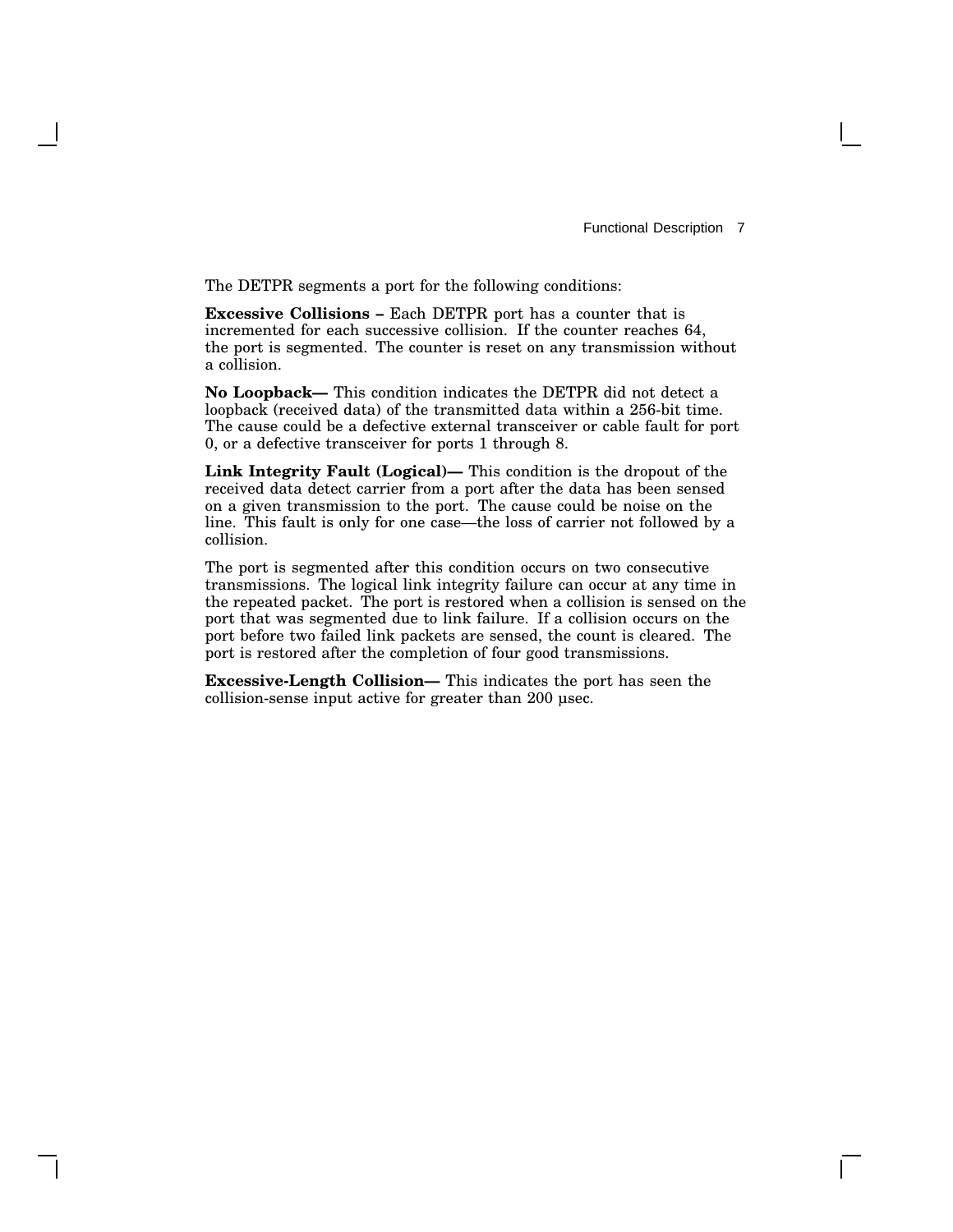# **3 Configuration Rules**

This chapter provides guidelines, rules, and constraints associated with configuring and using the DETPR twisted-pair repeater.

## **DETPR Configuration Guidelines**

Any configuration that uses DETPRs becomes a multisegment Twisted-Pair Ethernet. You cannot use more than two repeaters of any type between any two nodes on an Ethernet/Twisted-Pair Ethernet. DETPRs have eight (terminated) 8-pin MJ connectors to support up to eight (radial) twisted-pair segments. DETPRs also have a ninth connector for an optional connection to the one backbone segment of an Ethernet or ThinWire Ethernet, using an Ethernet transceiver cable connected to an H4005/H4000-BA or DESTA-B unit.

The concept of labeling only one segment of an Ethernet/Twisted-Pair Ethernet as the backbone enforces the *two-repeater rule*. Multiple backbone segments can interconnect using DEBET bridges.

#### **NOTE**

**The DETPR is an active, twisted-pair Ethernet repeater. It is not compatible with passive implementations of a twisted-pair Ethernet.**

## **Station Equipment Connection Guidelines**

- Maximum number of stations on a segment: 1
- Maximum number of male/female junctions on a segment: 6 Each of the following equals one male/female junction:
	- Wallplate connection
	- DETPR port connection
	- Patch panel connection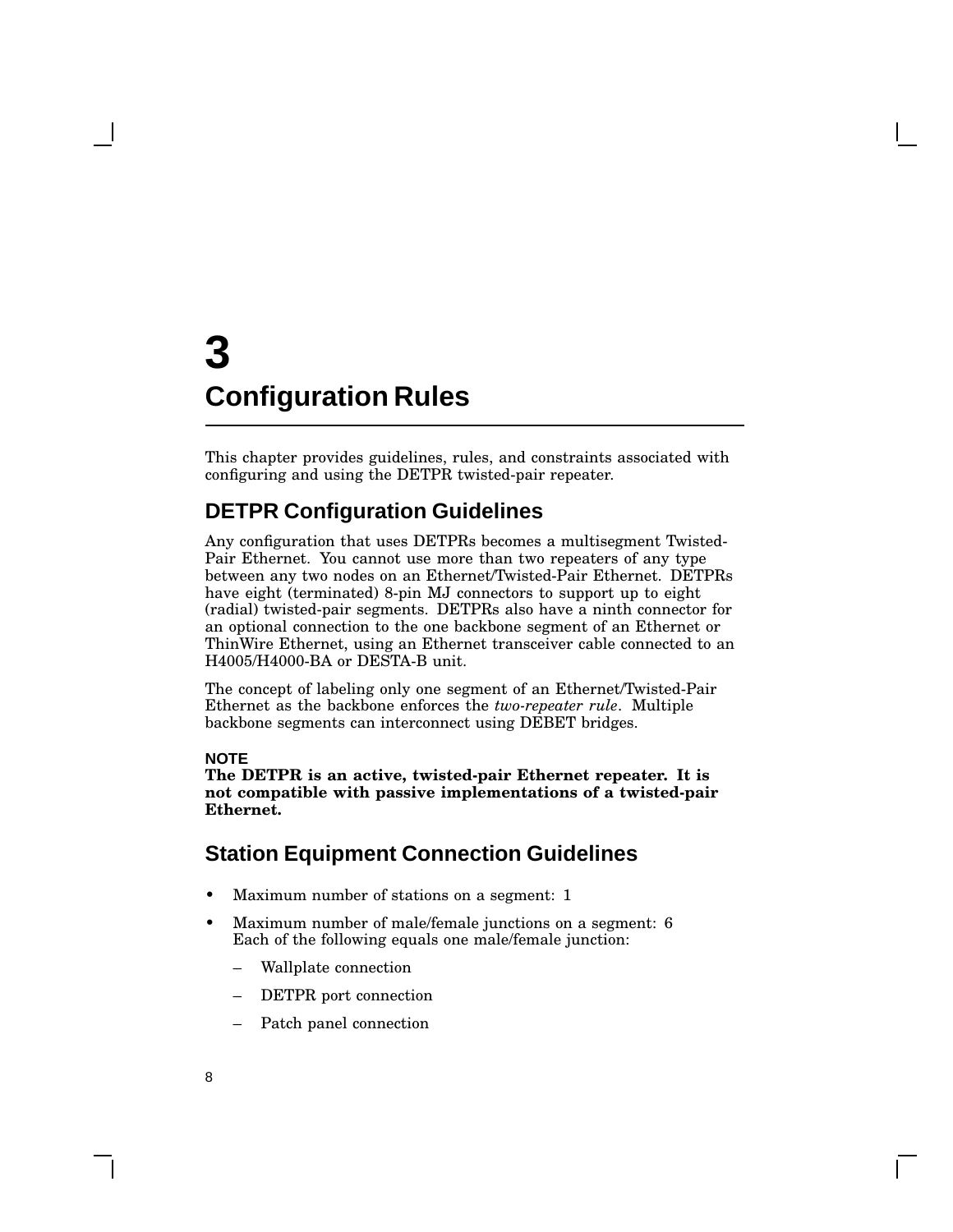## **DELNI/DETPR Guidelines**

This section provides guidelines for Ethernet pyramids and standalone pyramids.

#### **Ethernet Pyramid**

You can connect up to eight DETPRs to a backbone through a single transceiver, using a DELNI interconnect unit. To do this, you need  $n+1$ Ethernet transceiver cables, where *n* is the number of DETPRs. This configuration is called a pyramid. You can have more than one such DELNI/DETPR pyramid on a backbone, because each is treated as a normal single load by the backbone.

DELNI/DETPR pyramids can only use the H4005/H4000-BA with the heartbeat signal disabled, or a DESTA unit with the heartbeat/SQE test disabled. You cannot arrange DELNI units in a pyramid to increase the maximum number of DETPRs per transceiver to more than eight.

You can use maximum-length, 40-meter transceiver cables on either side of the DELNI, but the thin/lossy office transceiver cable with its 4-to-1 length reduction is recommended for neatness. Also, Ethernet backbone segments used by such pyramids are limited to 300 meters instead of the usual 500 meters.

#### **Standalone Pyramid**

Just like single DETPRs, DELNI/DETPR pyramids can work in standalone configurations without a backbone connection. In this case, you **must** keep the DELNI in **global mode**, with an AUI loopback connector (PN 12-222196-01) connected to the ninth connector normally used for the backbone connection. In this configuration, the SQE test is no longer present on the LOCAL DELNI ports. Therefore, the absence of the test must be taken into account when using the DELNI for other Ethernet controllers.

## **System Constraints and Guidelines**

Twisted-pair cable is the physical medium that allows the DETPR to achieve a low-cost connection to an Ethernet. The characteristics of twisted-pair cable are drastically different from the characteristics of Ethernet coaxial cable. However, the overall system constraints in terms of timing and delay budgets remain the same. The DETPR has eight twisted-pair ports with integral transceivers.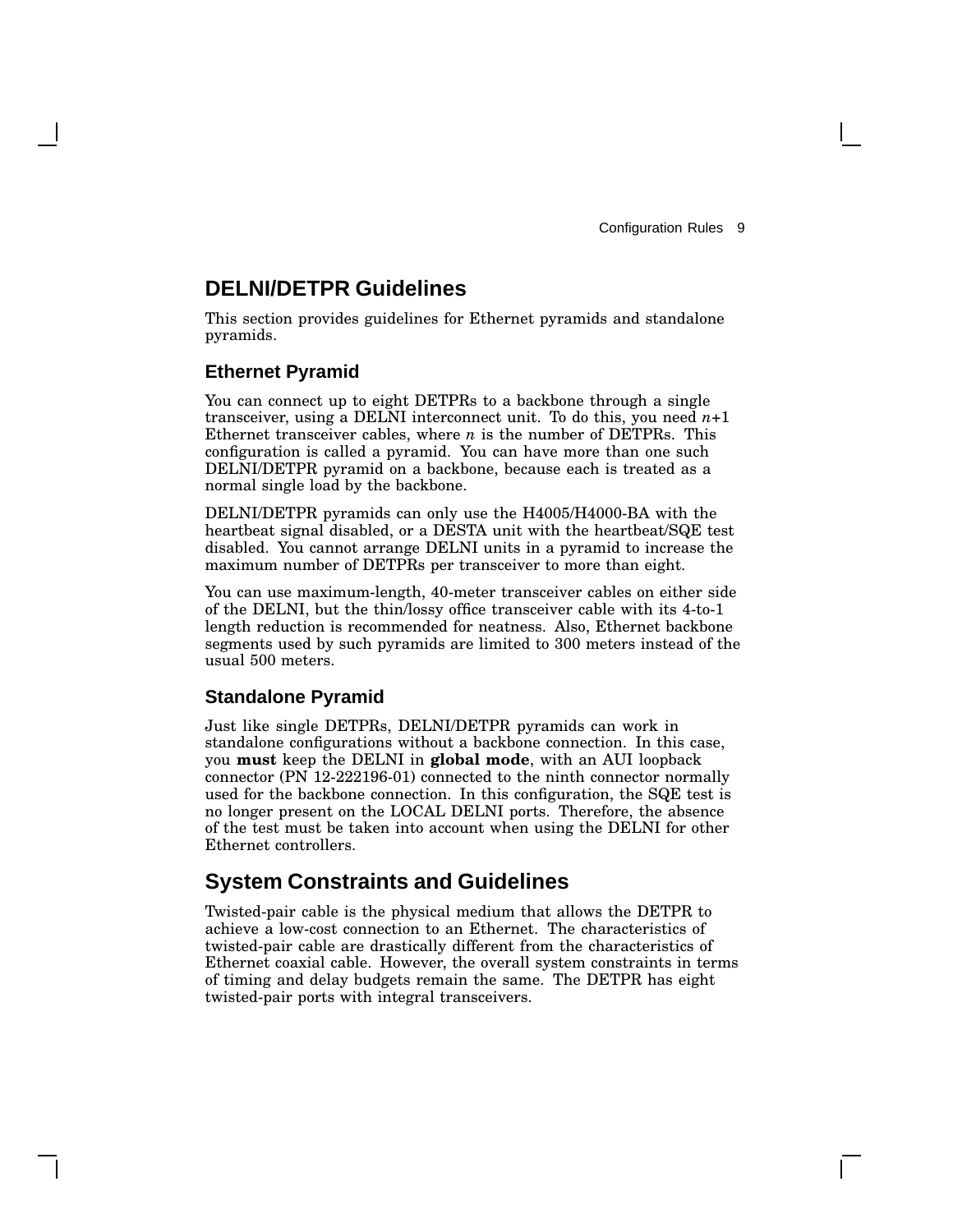10 Configuration Rules

Twisted-pair cable segments consist of one link of up to 100 meters, maximum. A link is a single length of twisted-pair cable with male 8-pin MP connectors at each end. The delay for a twisted-pair cable segment shall not exceed 1000 ns, and its loss shall not exceed 11.5 db.

You must use an Ethernet transceiver cable for any connection to an Ethernet transceiver (H4000 or the first eight ports of DELNI). For connections to an IEEE-802.3 transceiver (H4005 or DESTA), you must use an IEEE-802.3 transceiver cable.

#### **Twisted-Pair Wire Guidelines**

| Link length:     | 100 meters maximum with 24 AWG (typical)                                                                                                                                                |  |
|------------------|-----------------------------------------------------------------------------------------------------------------------------------------------------------------------------------------|--|
| Cable type:      | Four twisted-pair 24 AWG or 22 AWG, DECconnect,<br>$AT&T$ type C or D, or equivalent.<br>Maximum ac loss: 0.1 db/meter at 10 MHz<br>Maximum RDC: 0.094 ohms/meter (28.6 ohms/1000 feet) |  |
|                  | Impedance: $100 \pm 15$ ohms at 5 MHz and 10 MHz<br>Near-end crosstalk: 30 db maximum at 10 MHz                                                                                         |  |
| Number of nodes: | One node for each link                                                                                                                                                                  |  |
| Termination:     | 100 ohms $\pm 1\%$ at both ends of the segment.                                                                                                                                         |  |

### **Twisted-Pair Ethernet Restrictions**

To ensure the data integrity of the network, you should follow these restrictions for the twisted-pair cable environment:

- No unrepeated branches are allowed off a twisted-pair Ethernet segment.
- No telephone service should share the same cable sheath.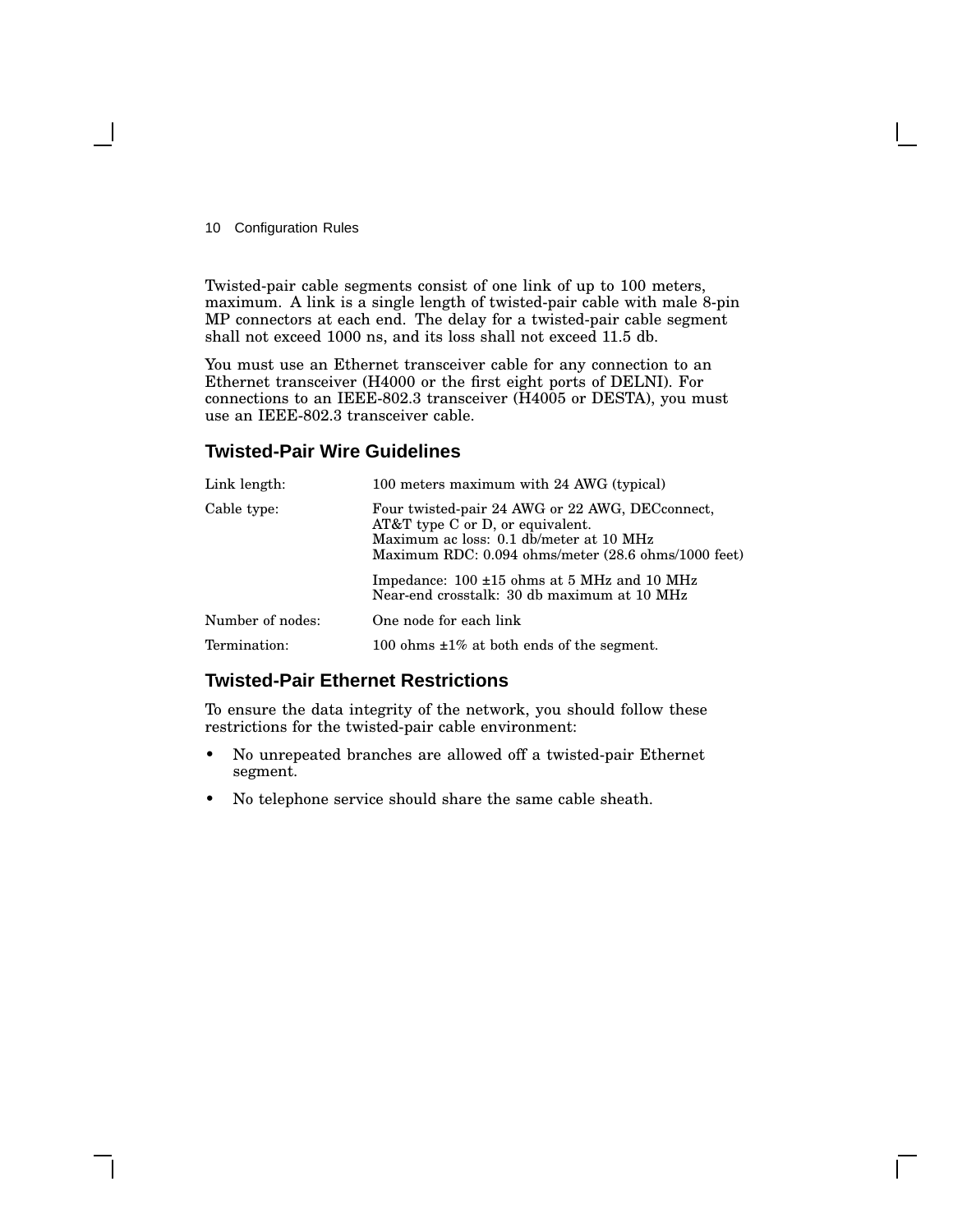# **4 Troubleshooting**

This chapter provides information on troubleshooting the DETPR. The chapter covers the diagnostic tools available and how to use them to isolate a problem.

Before beginning to troubleshoot the DETPR you should

- 1. Verify the installation of the unit.
- 2. Note the fault condition.
- 3. Isolate the problem. When isolating a problem, you have to look at three basic components of the system:
	- The DETPR.
	- The wiring between the DETPR and the station equipment.
	- The station equipment. This can be a workstation or a personal computer (PC) using an IEEE 802.3 MAU, such as Digital's H3350 transceiver or DE201 twisted-pair cable adapter.

 $\mathbf{L}$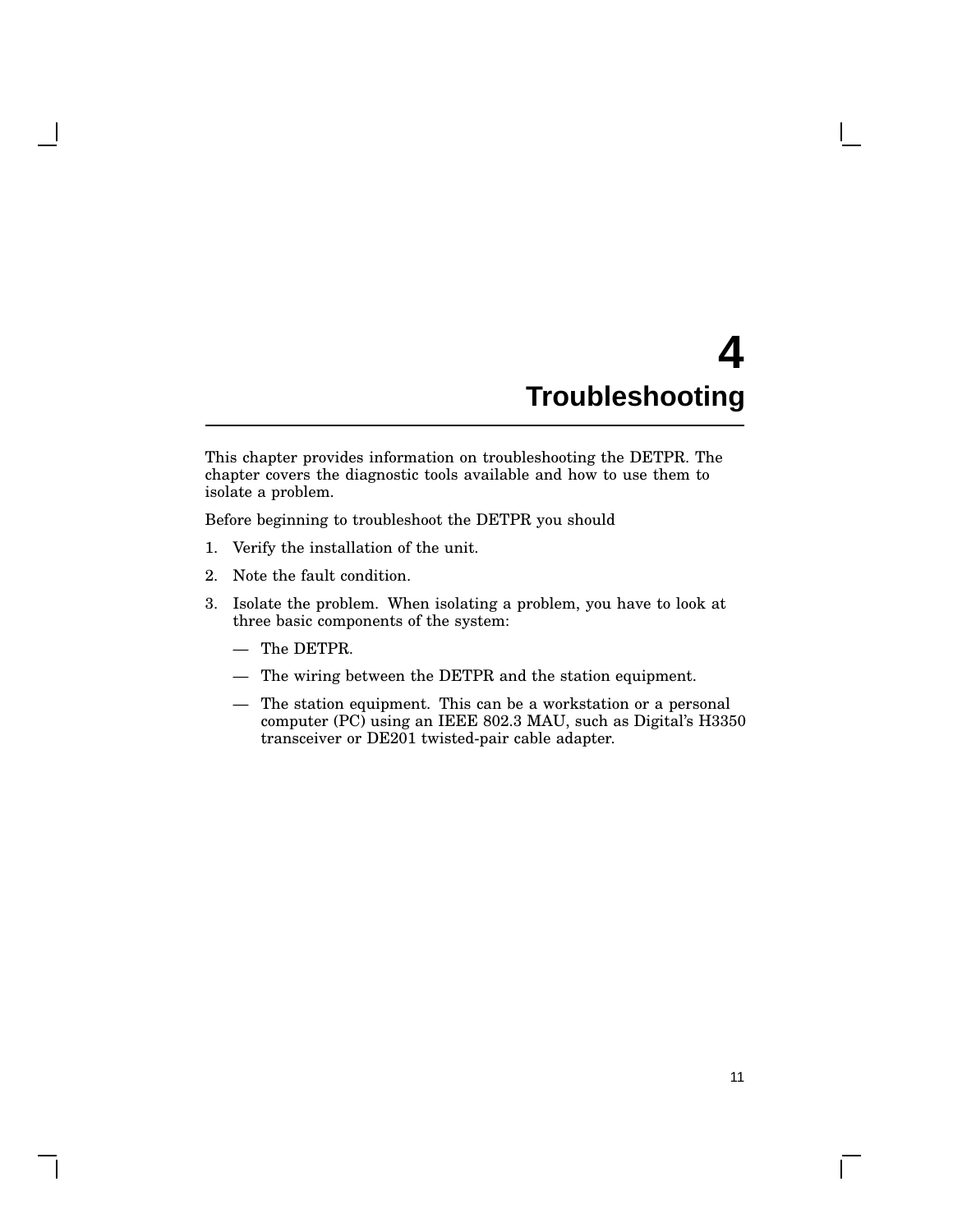12 Troubleshooting

## **Diagnostics**

This section describes the DETPR unit's internal power-up test and external test.

## **Internal Power-Up Test**

This test verifies the collision presence test (CPT) function on the twistedpair ports at the end of the internal self-test. At this time, the CPT is disabled to all the twisted-pair ports. The CPT test sends data to all the ports externally. Any collision sensed on a port verifies the collision presence test.

#### **Test features**

- Activated automatically upon initial power-up (plugging in the power cord).
- Runs for one complete cycle on the nine ports of the gate array.
- Passes each port a packet containing 256 bits of preamble and 1792 bits of data (1s). The data is looped internal to the gate array in the internal FIFO buffer, then compared.
- Checks the collision counters and the segmentation of each port before completion.
- If an error is detected on a port, the port's error indicator turns on.

### **External Self-Test**

The sensing of collisions during the verification of a port is handled as a retry. This is done until the port exceeds a collision count of 64, at which time the port is segmented. If an error is sensed during data comparison, the port is permanently segmented. This segmentation can only be cleared by reperforming and passing the external self-test.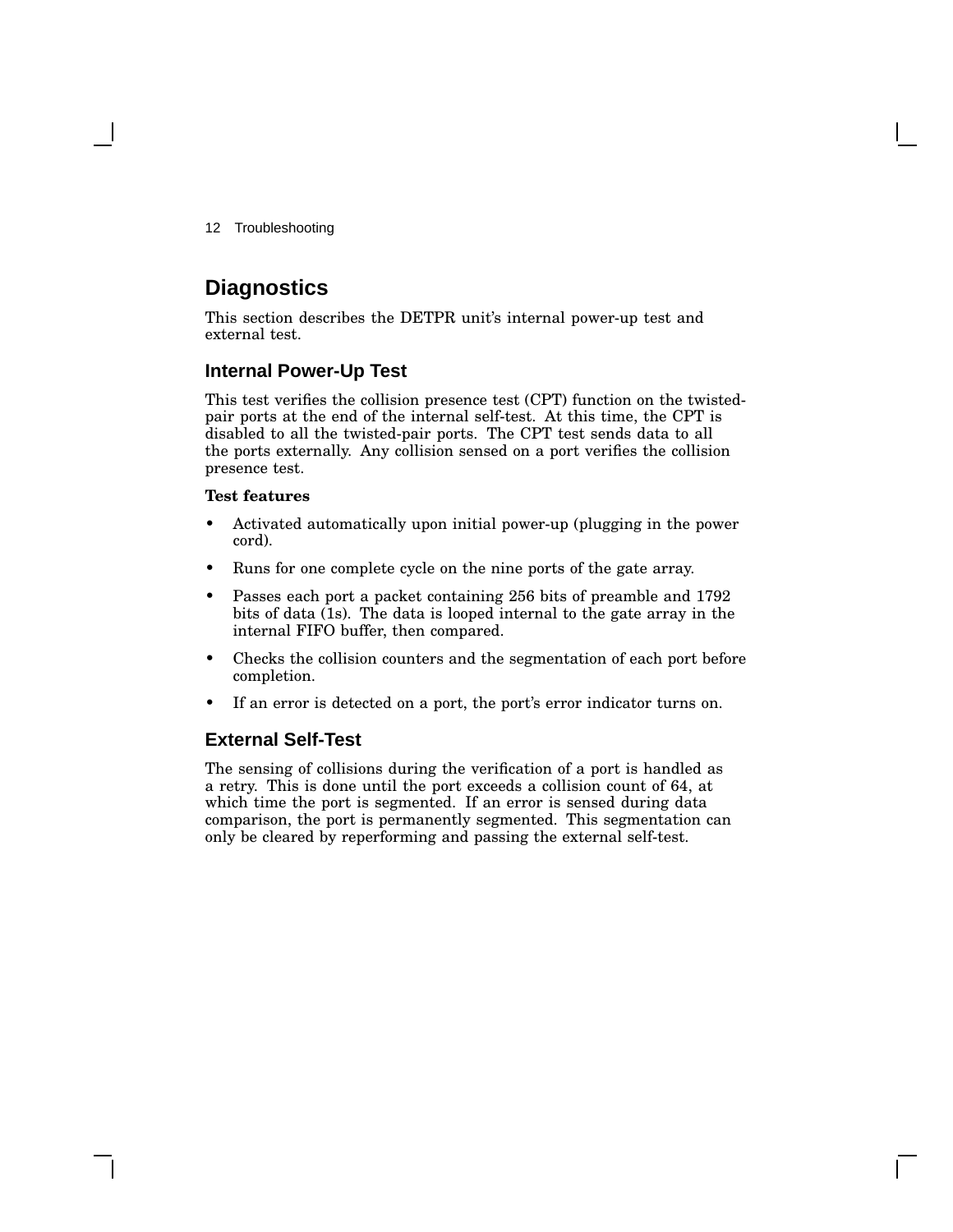$\mathbf{L}$ 

#### **Test features**

- Activated by pressing the Fest button.
- Runs after collision presence test (CPT) is complete.
- Loops a packet of 256 bits of preamble and 1792 bits of data (0s), and compares the looped packet.
- Tests each of the eight twisted-pair ports.
- Tests the Ethernet port.
- Checks for link integrity.
- Checks for loopback capability of the transceiver chips.

### **How These Tests Differ**

| Internal                                  | External                                |
|-------------------------------------------|-----------------------------------------|
| Gate array; a CPT/SQE test for each port; | A CPT/SQE test for each port;           |
| preamble (all 1s)                         | preamble (all 0s)                       |
| Data path to the external interface       | Data path to the external interface     |
| circuitry                                 | circuitry                               |
|                                           | Ability to receive and transmit<br>data |

## **Standalone or Network Testing**

Testing the DETPR in a standalone configuration isolates the unit from potential external cabling problems or adverse network conditions. Standalone testing allows you to verify that a problem is internal to the device.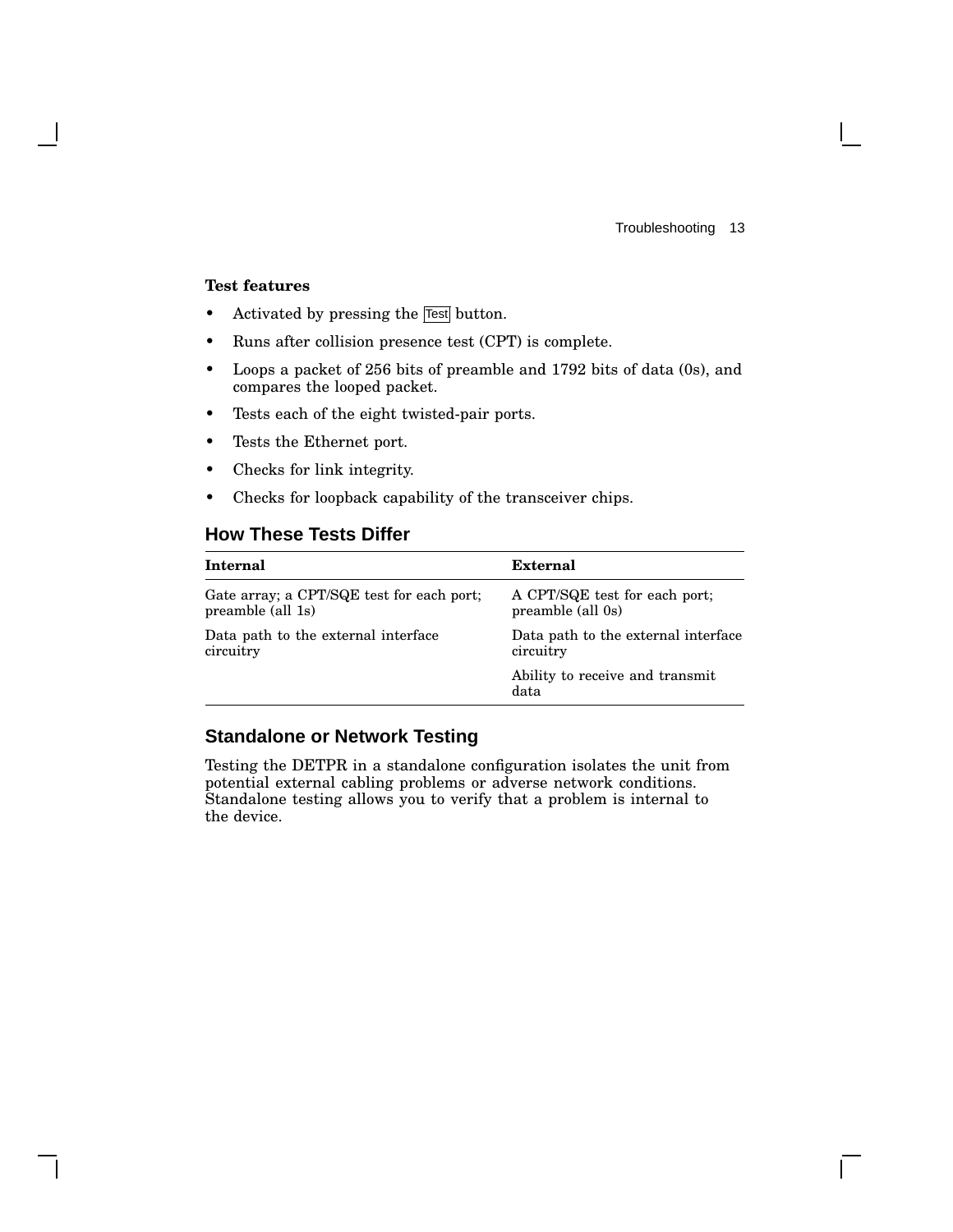14 Troubleshooting

# **DETPR Control Panel Indicators**

The indicators on the DETPR are used in troubleshooting a failing unit. Figure 4–1 show the location of the various indicators on the DETPR. Table 4–1 describes the function of each indicator.



#### **Figure 4–1 DETPR Control Panel**

**Table 4–1 Control Panel Indicators**

| Indicator                                    | When $On \ldots$                                                                                                                                                                                                         |  |
|----------------------------------------------|--------------------------------------------------------------------------------------------------------------------------------------------------------------------------------------------------------------------------|--|
| Port 0 power LED                             | $+12V$ is available at the port connector.                                                                                                                                                                               |  |
| Port 0 segment LED                           | Port 0 is segmented.                                                                                                                                                                                                     |  |
| Link receive status<br>LED, ports $1$ to $8$ | The port is ready to receive or transmit data. When off,<br>the port is segmented. When blinking slowly (once a<br>second), the port was segmented and has been restored.<br>When blinking fast, there is port activity. |  |
| Test status LED                              | The external self-test is being run.                                                                                                                                                                                     |  |
| <b>Activity LED</b>                          | There is network activity.                                                                                                                                                                                               |  |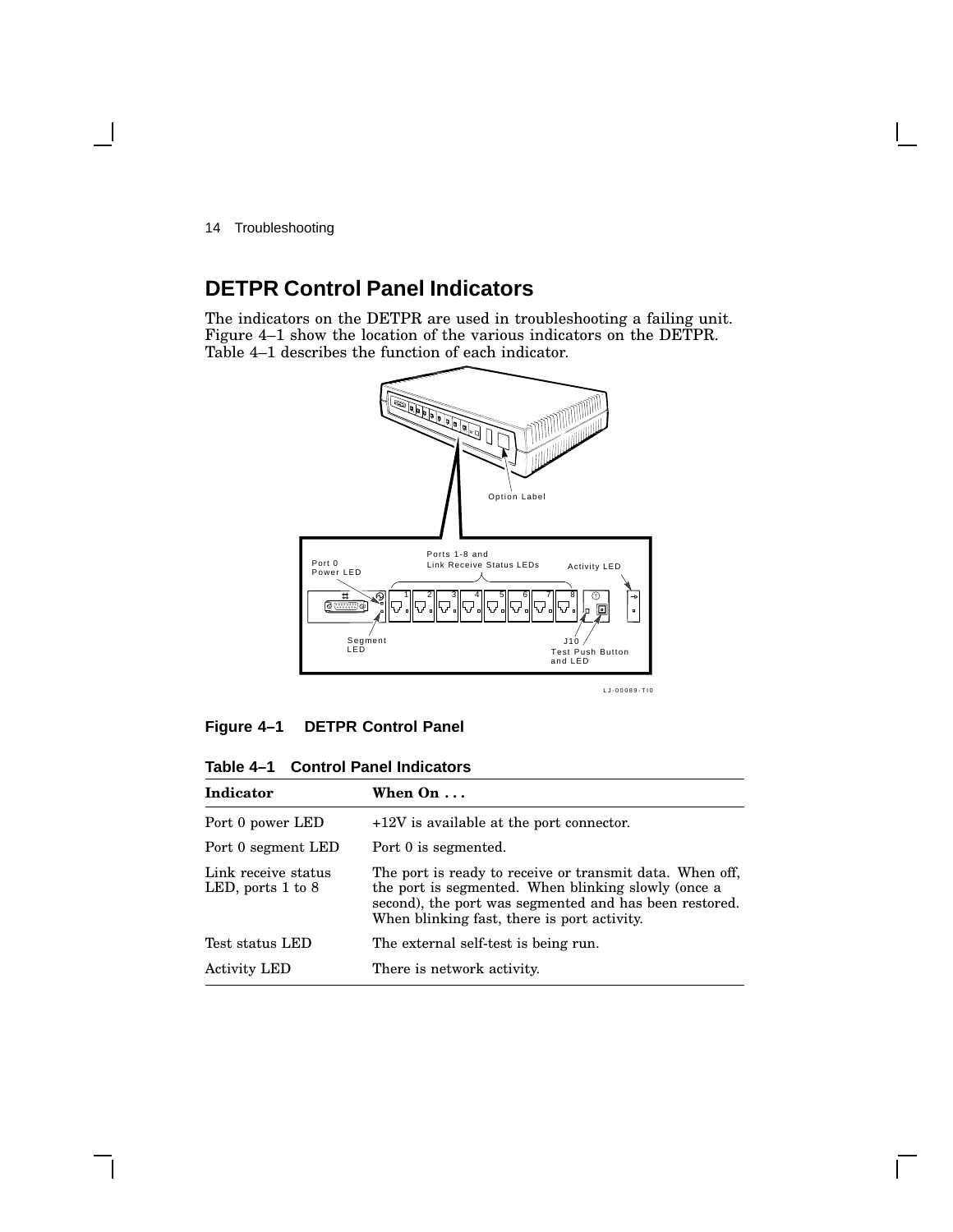# **Problem Solving**

This section describes tests and procedures you can use when troubleshooting the DETPR. The following tests can help you determine the cause of a problem:

- Power-up test
- Self-test
- Test with station equipment connected to the DETPR
- Test with the Ethernet connected to the AUI port (port 0)
- Crossover test

Each of the following test descriptions includes a table that shows how to interpret test results. The tables also provide suggested solutions to problem.

### **Power-Up Test**

The power-up test runs automatically when ac power is applied to the DETPR. After eight seconds, the results of the power-up test should match those described in *Installing and Using the DECrepeater 350*. If the results are different, use Table 4–2 as a guide to determine the probable cause and the suggested solution.

| <b>If</b>                                  | Then                                               | Do this                                                                                                                                   |
|--------------------------------------------|----------------------------------------------------|-------------------------------------------------------------------------------------------------------------------------------------------|
| The fan does not run<br>continuously.      | The unit is faulty.                                | Replace the unit.                                                                                                                         |
| The power LED is<br>blinking.              | The unit is faulty.                                | Replace the unit.                                                                                                                         |
| All LEDs are off.                          | There is a power<br>supply problem.                | Check the power outlet and<br>cord to make sure the unit<br>is receiving ac power. If the<br>power LED is still off, replace<br>the unit. |
| The power LED<br>$(+12 \text{ V})$ is off. | The transceiver or<br>cable might have a<br>short. | Disconnect the transceiver<br>cable and use the loopback<br>connector to verify. If the<br>power LED is still off, replace<br>the unit.   |

**Table 4–2 Power-Up Test Troubleshooting**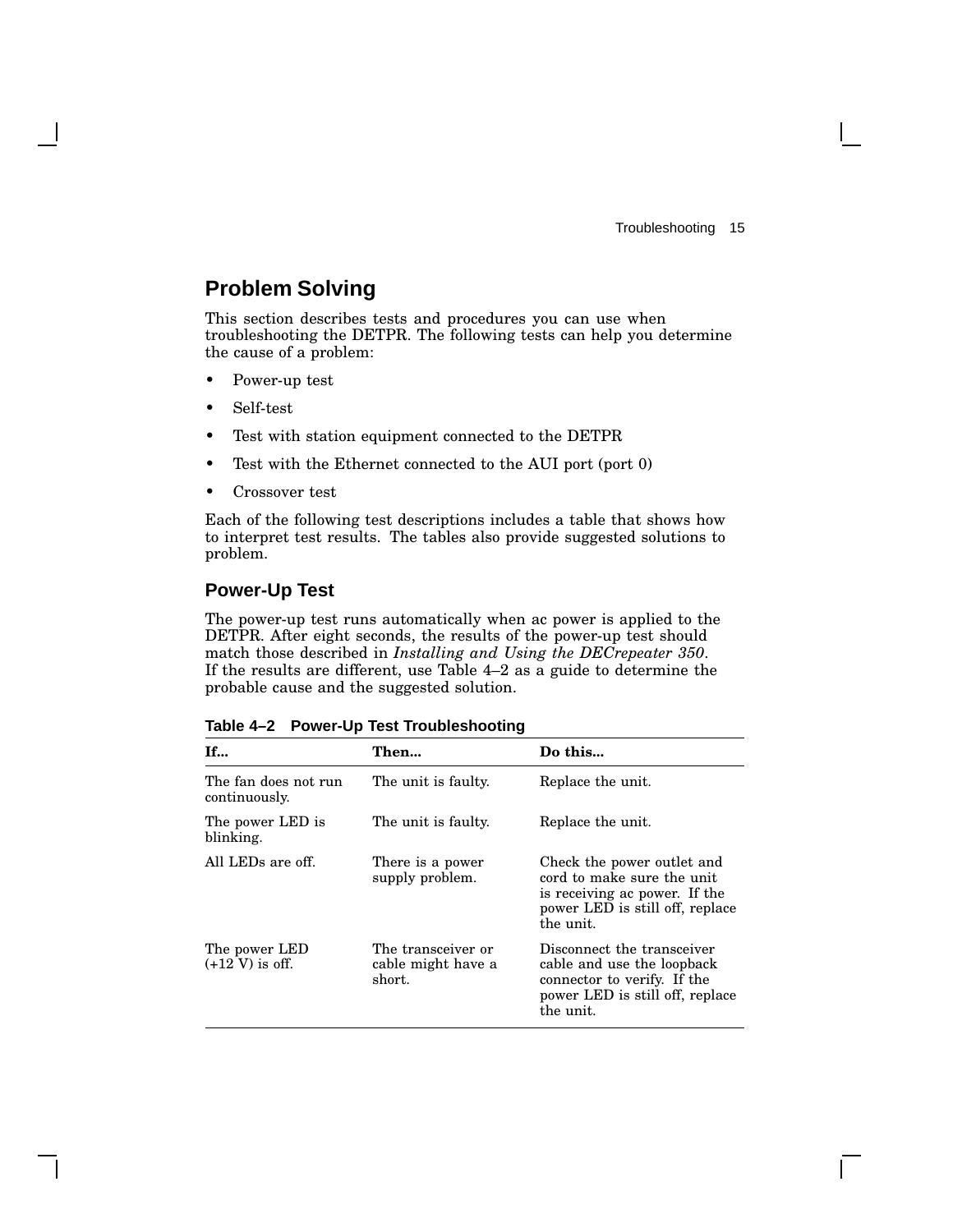16 Troubleshooting

### **Self-Test**

After the DETPR has powered up successfully, you can perform an external test. After three seconds, the results of the self-test should match those described in *Installing and Using the DECrepeater 350*. If the results are different, use Table 4–3 as a guide to determine the probable cause and the suggested solution.

**Table 4–3 Self-Test Troubleshooting**

| <b>If</b>                                    | And                                                                        | Then                                              | Do this                                         |
|----------------------------------------------|----------------------------------------------------------------------------|---------------------------------------------------|-------------------------------------------------|
| The port 0<br>segment LED<br>is off.         | The loopback<br>connector is not<br>connected.                             | The port 0 segment<br>function is not<br>working. | Replace the<br>unit.                            |
| The port 1 to<br>-8 LEDs stay<br>on (green). | The lines are not<br>connected.                                            | The twisted-pair port<br>is not working.          | Perform the<br>crossover<br>test,<br>Table 4–6. |
| The power<br>LED is on<br>(green).           | The loopback<br>connector is<br>connected, but the<br>loopback LED is out. | The loopback is<br>faulty.                        | Replace the<br>loopback<br>connector.           |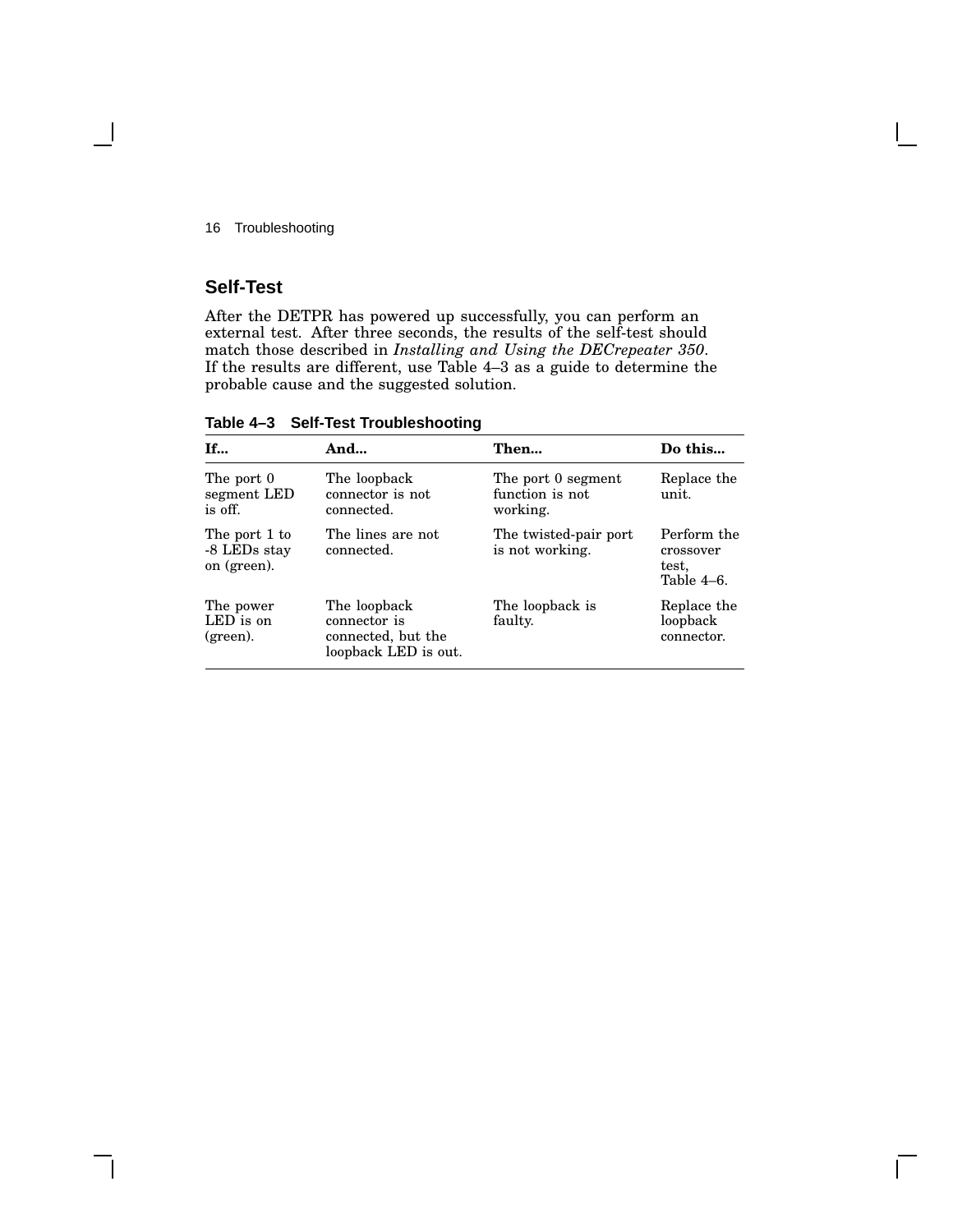$\mathbf{I}$ 

## **Test with Station Equipment Connected to DETPR**

*Installing and Using the DECrepeater 350* lists the correct LED pattern that should appear 3 seconds after you push the Test button. If you observe a different pattern, use Table 4–4 as a guide to determine the probable cause and the suggested solution.

| If                                                                                                    | Then                                                                    | Do this                                                                                                                           |
|-------------------------------------------------------------------------------------------------------|-------------------------------------------------------------------------|-----------------------------------------------------------------------------------------------------------------------------------|
| The port 0 segment<br>LED is on (amber).                                                              | The loopback<br>connector is faulty, or<br>port 0 is segmented.         | Replace the loopback connector<br>or the unit.                                                                                    |
| The LED for a<br>connected port (1)<br>to 8) or station is off.                                       | The link, port, or<br>station is faulty.                                | Test the port with the<br>crossover test (Table 4–6),<br>check the link, and connect the<br>station to the operating port.        |
| The LED for a<br>connected port (1)<br>to $8$ ) is off.                                               | The port is<br>segmented because<br>of a station or<br>cabling problem. | Press the Test button to reset.<br>If the test does not reset<br>segmentation, then disconnect<br>the link to the faulty station. |
| The LED for a<br>connected port (1)<br>to $8$ ) is blinking<br>slowly.                                | The segmented port<br>is reset. (Test LED<br>is green.)                 | No action is necessary.                                                                                                           |
| The LED for an<br>unconnected port (1)<br>to $8$ ) is not blinking<br>(green) after the<br>self-test. | The port is faulty.                                                     | Replace the unit.                                                                                                                 |
| The Test LED is on<br>(amber).                                                                        | The unit is running<br>the test.                                        | Wait 30 seconds.                                                                                                                  |
| The Test LED does<br>not turn off after 30<br>seconds.                                                | The Test LED or<br>unit is faulty.                                      | Replace the unit.                                                                                                                 |
| The activity LED is<br>off.                                                                           | There is no network<br>activity.                                        | No action is necessary.                                                                                                           |

**Table 4–4 DETPR-to-Station Equipment Test Troubleshooting**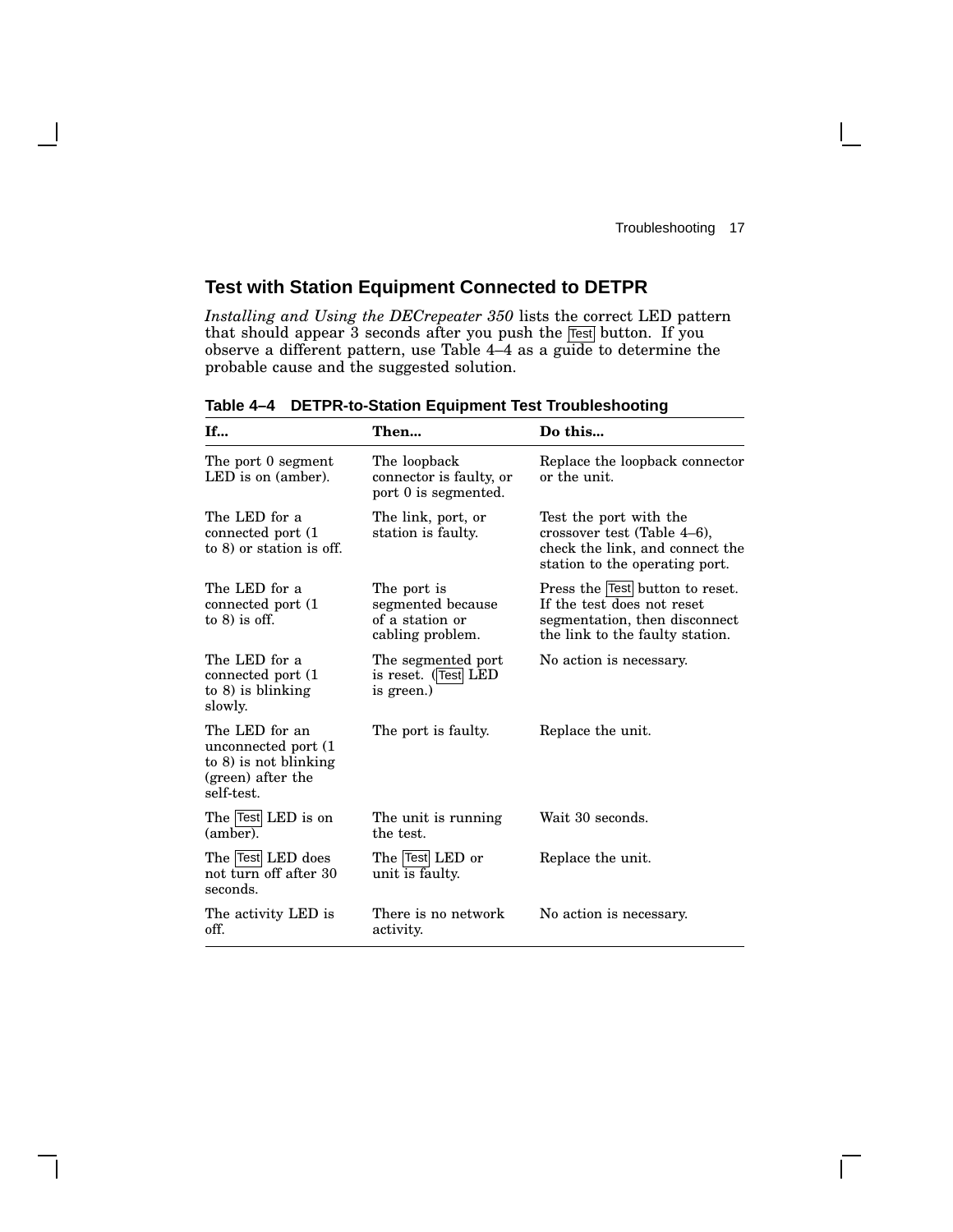#### 18 Troubleshooting

## **Test with Ethernet Connected**

*Installing and Using the DECrepeater 350* lists the correct LED pattern that should appear 3 seconds after the test starts. If you observe a different pattern, use Table 4–3 as a guide to determine the probable cause and the suggested solution.

| If                                                                                        | Then                                                                | Do this                                                                                                                                   |
|-------------------------------------------------------------------------------------------|---------------------------------------------------------------------|-------------------------------------------------------------------------------------------------------------------------------------------|
| The port 0 segment<br>$LED$ is on $(amber)$ .                                             | The cable is not<br>connected.                                      | Check the cable to make sure<br>it is connected properly.                                                                                 |
| The port 0 segment<br>LED is on, and<br>the port 0 cable is<br>properly installed.        | The cable, the<br>transceiver, or the<br>network link is<br>faulty. | Replace the cable or<br>transceiver, then press the<br>Test button to reset. If the<br>test does not reset, correct the<br>network fault. |
| The LED for a<br>connected port (1)<br>to 8) with station<br>activity is not<br>blinking. | The station<br>connection is faulty.                                | Replace the station connection<br>and perform the crossover test<br>(Table 4–6).                                                          |
| The activity LED is<br>not flickering.                                                    | There is no network<br>activity.                                    | No action is necessary.                                                                                                                   |

**Table 4–5 Ethernet Test Troubleshooting**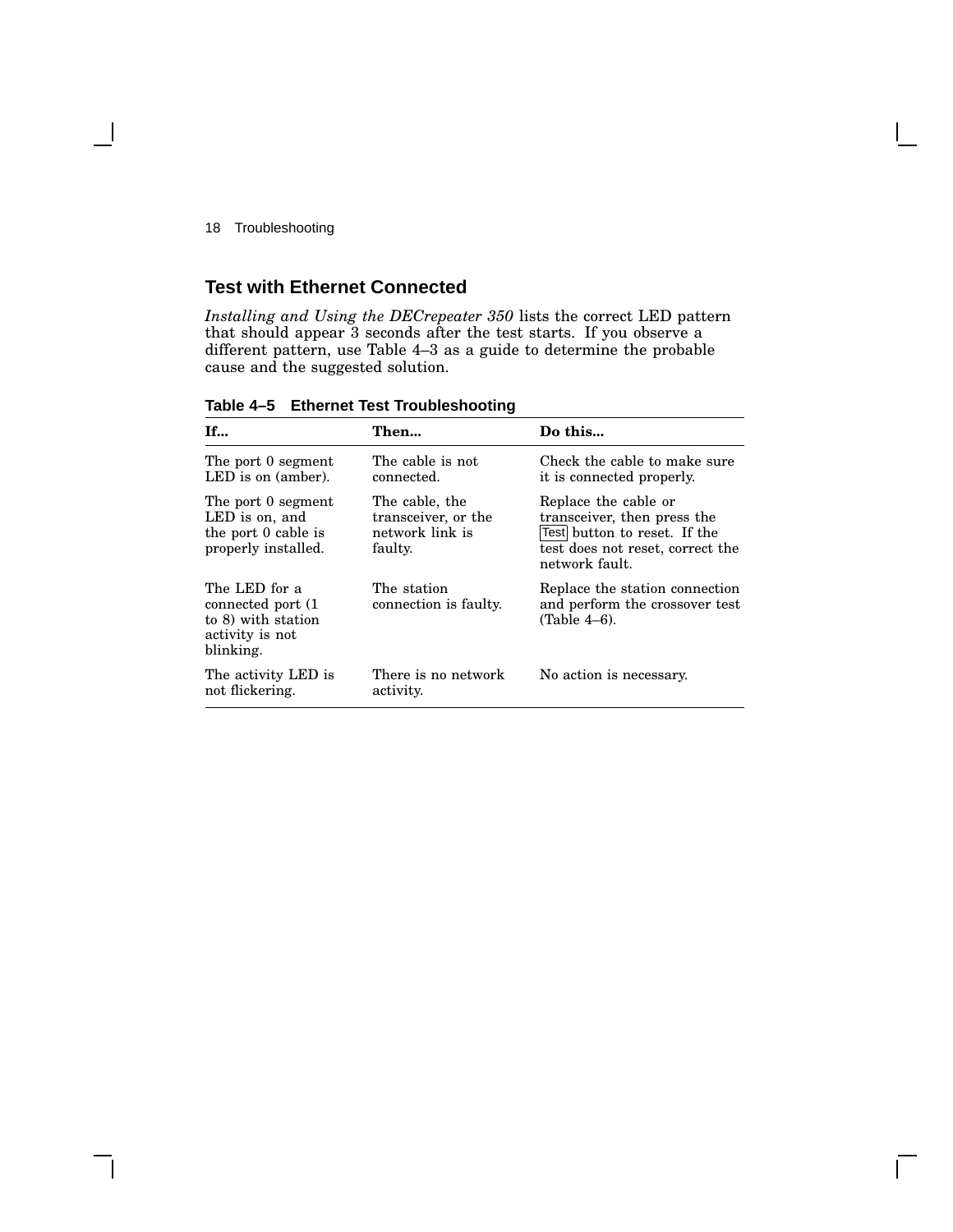#### **Crossover Test**

If any two good ports are connected together, you should observe that the green LEDs on both ports turn on. This indicates a successful link test in both directions. This is true for DETPR-to-station and DETPR-to-DETPR connections, and between ports on the same DETPR.

To check a suspected 1 to 8 twisted-pair port:

- 1. Connect one end of a twisted-pair crossover office cable to the suspected port.
- 2. Connect the other end to a known good port. If you perform this test between ports on the same DETPR, no network traffic should be passed, so you must remove all active network connections. Do not press the Test button during the connection.

The crossover test isolates a problem with any of the ports 1 to 8. Table 4–6 shows the expected LED indications after three seconds.

| If Known<br>Good<br>Port is | And<br><b>Suspected</b><br>Port is | Then the<br>Suspected                                                 | Do this                                                                             |
|-----------------------------|------------------------------------|-----------------------------------------------------------------------|-------------------------------------------------------------------------------------|
| On $(green)$                | Off                                | Receive<br>port is<br>inoperative*<br>or segmented.                   | Disconnect the faulty port and<br>replace the unit at your earliest<br>convenience. |
| Off                         | On (green)                         | Transmit<br>port is<br>inoperative*<br>or segmented.                  | Disconnect the faulty port and<br>replace the unit at your earliest<br>convenience. |
| Off                         | Off                                | Transmit<br>and receive<br>ports are<br>inoperative*<br>or segmented. | Disconnect the faulty port and<br>replace the unit at your earliest<br>convenience. |
| On $(green)$                | On (green)                         | Ports are both<br>operative.                                          | No action is necessary.                                                             |

**Table 4–6 Crossover Test Troubleshooting**

Reset segmentation by removing the office crossover cable and pressing the Test button. If the Test button is pressed during the crossover test, and both ports are good, then both LEDs turn off (segmentation condition).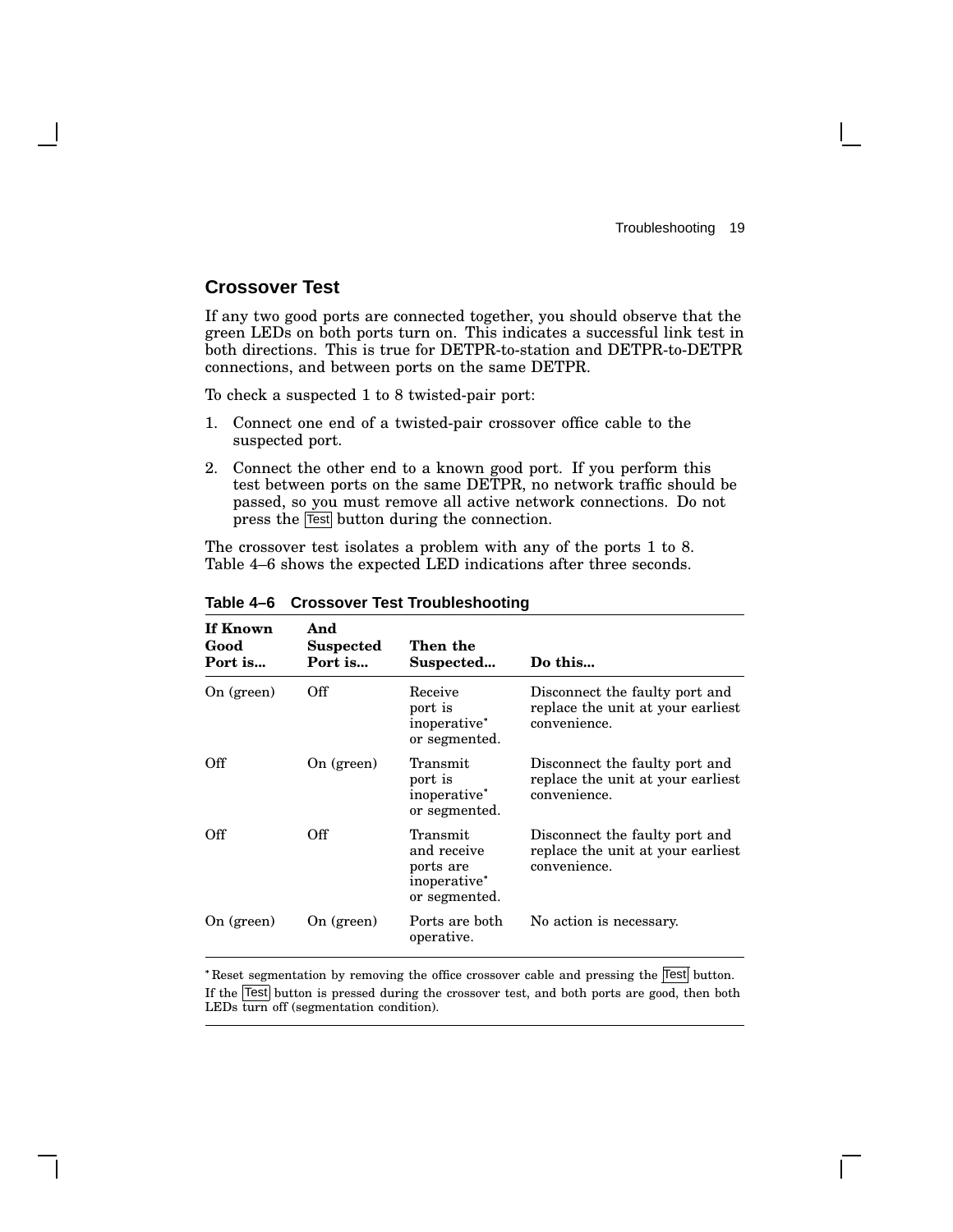20 Troubleshooting

# **Isolating Cable Faults**

If a DETPR and H3350 MAU are connected by twisted-pair cabling, observing their LEDs can help you isolate cable faults. Table 4–7 describes the meaning of different LED displays and the possible cable fault indicated.

| If                                                                                | And                                                  | Then                                                                                                                                                                                                                         | Check for a                                                    |
|-----------------------------------------------------------------------------------|------------------------------------------------------|------------------------------------------------------------------------------------------------------------------------------------------------------------------------------------------------------------------------------|----------------------------------------------------------------|
| The H3350's<br>LI LED is<br>off, and its X<br>LED is on or<br>blinking.           | The<br>DETPR's<br>port LED<br>is on.                 | The H3350 is not receiving<br>link pulses. The H3350 may<br>try to transmit, but cannot<br>because it is not receiving<br>link pulses from the DETPR<br>port. The DETPR port LED<br>does not blink when the X<br>LED blinks. | Short or open<br>in the DETPR's<br>transmit pair.              |
|                                                                                   |                                                      | <b>Note:</b> The X LED on the<br>H3350 may blink, indicating<br>that the H3350 is trying to<br>receive data from its AUI<br>port. However, data is not<br>transmitted because of the<br>lack of link pulses.                 |                                                                |
| The H3350's<br>LI and CP<br>LED <sub>s</sub> are<br>blinking when<br>its X LED is | The<br>DETPR's<br>port LED<br>is off or<br>blinking. | A collision is occurring<br>whenever the H3350 tries<br>to transmit. When this<br>happens, the X, LI, and CP<br>LEDs blink together.                                                                                         | Short between<br>the transmit<br>pair and the<br>receive pair. |
| blinking                                                                          |                                                      | <b>Note:</b> If there is DETPR<br>activity present, the<br>DETPR's port LED should<br>be off, indicating port<br>segmentation. (See the<br>following.)                                                                       |                                                                |
| The H3350's<br>LI LED is on<br>or blinking,<br>and its X<br>LED is on.            | The<br><b>DETPR</b><br>port's LED<br>is off.         | A collision is occurring each<br>time the DETPR port tries<br>to transmit. The DETPR<br>port is segmented and<br>continues to transmit link<br>pulses and data.                                                              | Short between<br>the transmit<br>pair and the<br>receive pair. |

#### **Table 4–7 DETPR and H3350 Twisted-Pair Cable Fault Isolation**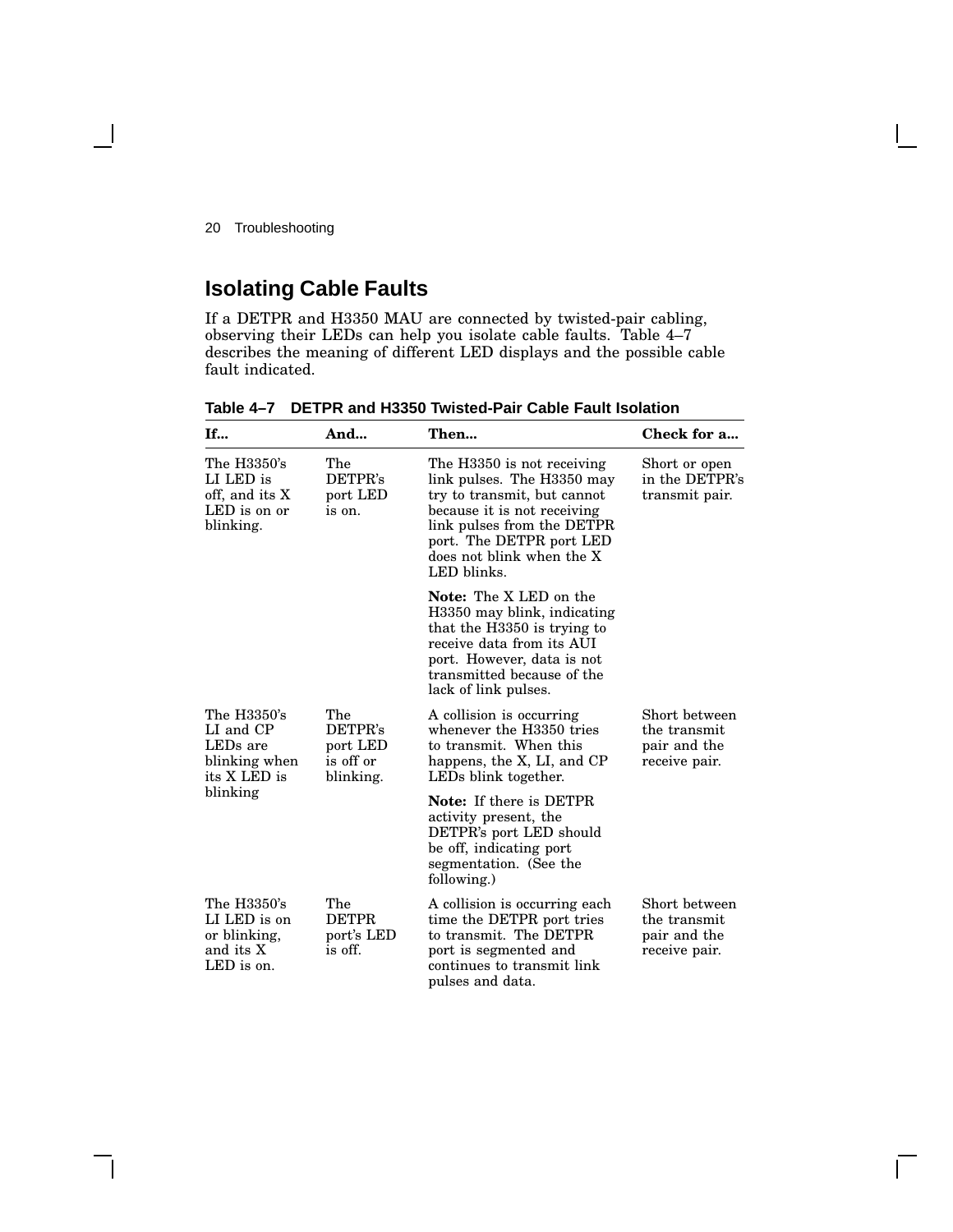$\mathsf{I}$ 

 $\overline{\Gamma}$ 

**Table 4–7 (Cont.) DETPR and H3350 Twisted-Pair Cable Fault Isolation**

 $\overline{\phantom{a}}$ 

H

| <b>If</b>                                                             | And                                          | Then                                                                                                                                                                                                                                                   | Check for a                                      |
|-----------------------------------------------------------------------|----------------------------------------------|--------------------------------------------------------------------------------------------------------------------------------------------------------------------------------------------------------------------------------------------------------|--------------------------------------------------|
| The H3350's<br>LI LED is<br>on, and its X<br>LED is on or<br>blinking | The<br>DETPR's<br>port LED<br>is off.        | The H3350 is trying to<br>transmit. The DETPR port<br>is segmented because it is<br>not receiving link pulses<br>or data from the H3350.<br>The LI LED will not blink<br>because the DETPR port<br>cannot transmit, due to the<br>lack of link pulses. | Short or open<br>in the DETPR's<br>receive pair. |
| The H3350's<br>LI LED is<br>on, and its X<br>LED is on.               | The<br><b>DETPR</b><br>port's LED<br>is off. | The DETPR port is trying<br>to transmit, but cannot<br>because it is not receiving<br>link pulses or data from<br>the H3350. The DETPR<br>port segments on DETPR<br>activity.                                                                          | Short or open<br>in the DETPR's<br>receive pair. |
|                                                                       |                                              | <b>Note:</b> The H3350's LI LED<br>does not blink with DETPR<br>activity.                                                                                                                                                                              |                                                  |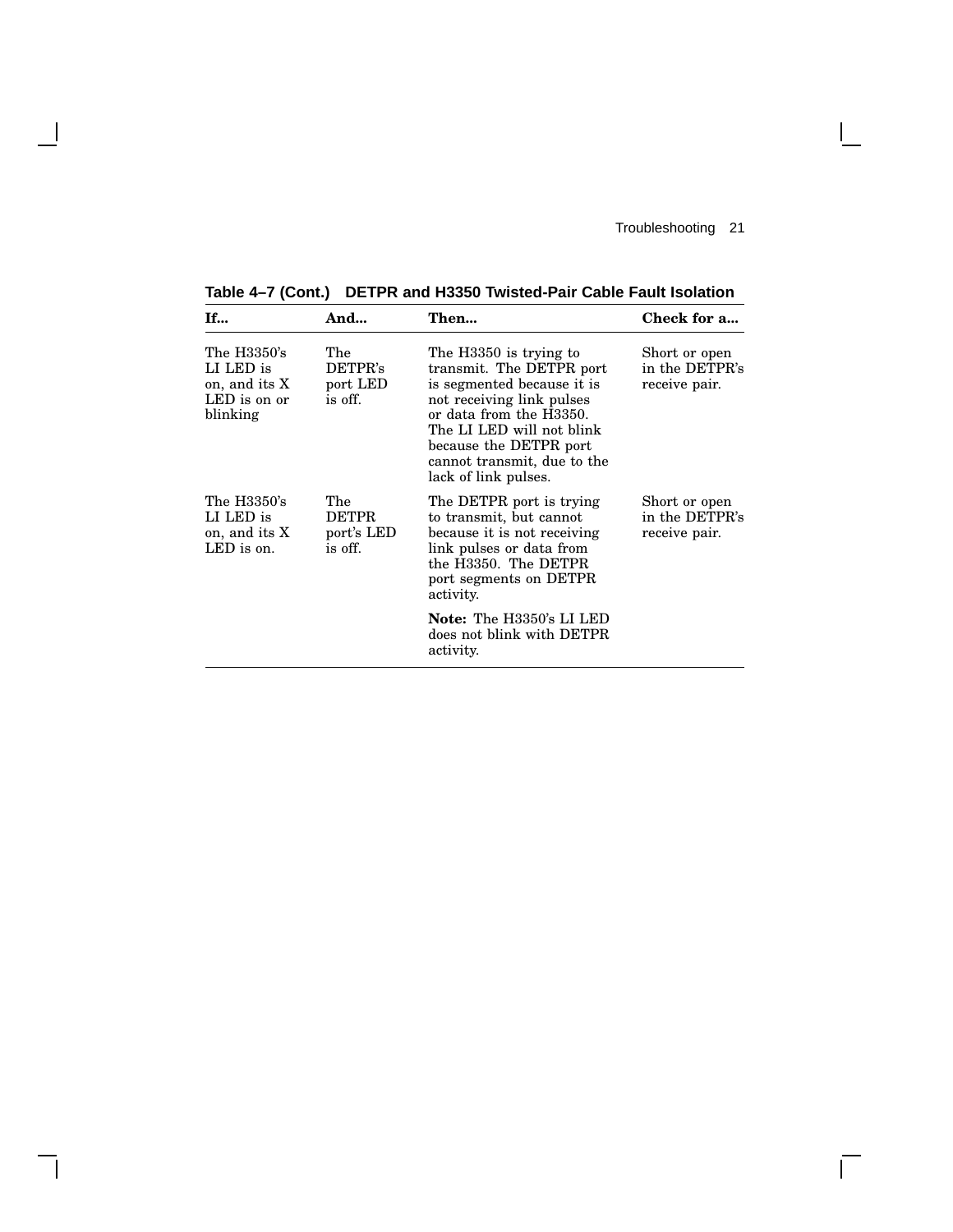This appendix list the physical, electrical, and environmental specifications for the DETPR unit. The appendix also provides part numbers, cable requirements, and connector pinouts.

# **Physical Specifications**

| Part            | Height               | Width                | Depth                   |
|-----------------|----------------------|----------------------|-------------------------|
| DETPR-AA        | 4.63 inches          | $19.25$ inches       | $12.00$ inches          |
| /BA             | $(11.76 \text{ cm})$ | $(48.9 \text{ cm})$  | $(30.48 \text{ cm})$    |
| <b>DETPR-AA</b> | 3.44 inches          | 17.0 inches          | 11.75 inches (29.85 cm) |
| /BB             | $(8.74 \text{ cm})$  | $(43.18 \text{ cm})$ |                         |

# **Electrical Specifications**

The DETPR input voltage is factory set, and is not field selectable.

## **AC Power Requirements**

| Requirement                   | <b>DETPR-AA/BA</b>                                    | <b>DETPR-AB/BB</b>                                       |
|-------------------------------|-------------------------------------------------------|----------------------------------------------------------|
| Factory-set normal<br>voltage | 110 V to 120 V, 3-wire,<br>single phase               | $220 \text{ V}$ to $240 \text{ V}$ , single<br>phase     |
| Frequency                     | $47$ Hz to 63 Hz                                      | $47$ Hz to 63 Hz                                         |
| Running current<br>(maximum)  | $0.725$ amps                                          | $0.360$ amps                                             |
| Power (maximum)               | 80 watts                                              | 80 watts                                                 |
| Overload protection           | Fuse (not field replaceable)<br>3 AG, 2.0 amps, 250 V | Fuse (not field<br>replaceable) 3 AG,<br>2.0 amps, 250 V |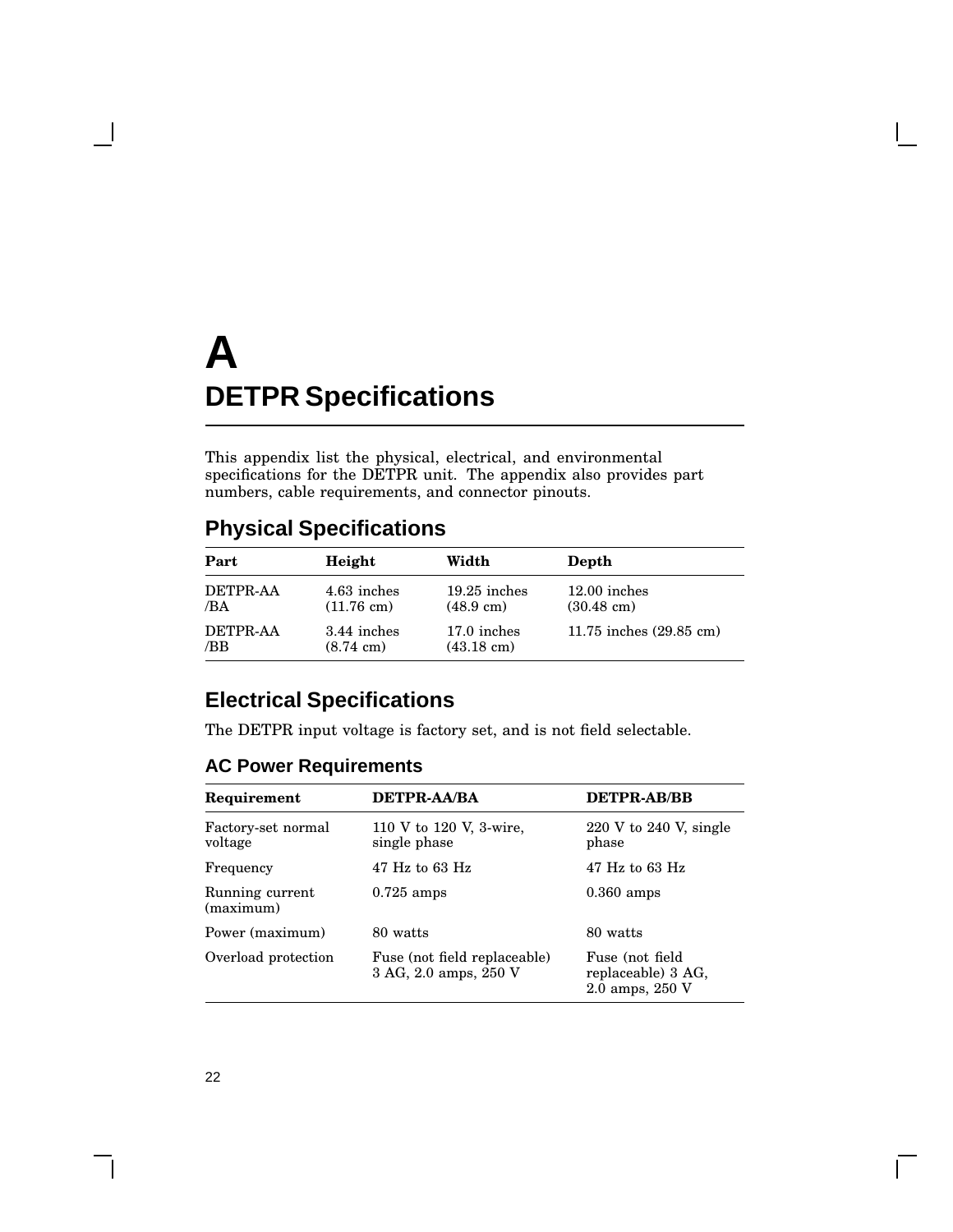#### **NOTE**

**AC power is provided to the unit through a single standard (3 prong) IEC connector. AC power is not switched, to prevent the accidental loss of power to the unit. When powered down, the unit exhibits no load to any of the ports. The fuse is mounted on the power supply module and is not field replaceable.**

#### **DC Power Requirements**

**Voltages** +5.1 V, +12.0 V, and +10.0 V

### **Environmental Requirements**

#### **Temperature**

Rapid temperature changes may affect operation. Therefore, do not operate the DETPR near heating or cooling devices, large windows, or doors that open to the outside.

• Operating:  $5^{\circ}$  to  $50^{\circ}$ C (41° to  $122^{\circ}$ F)

The DETPR must be within operating temperature range before power-up.

- Nonoperating:  $-40^{\circ}$  to 66 $^{\circ}$ C ( $-40^{\circ}$  to 151 $^{\circ}$ F)
- Maximum temperature change per hour: 20°C (36°F)

#### **Altitude**

If you are operating the DETPR above 2.4 km, decrease the operating temperature by 1.8°C/1000 m (1°F/1000 ft).

- Operating: 2.4 km (8000 ft)
- Nonoperating: 9.1 km (30,000 ft)

#### **Relative Humidity**

- Operating: 10% to 90% (noncondensing) 40% to 60% is normally recommended.
- Nonoperating: 10% to 90% (noncondensing)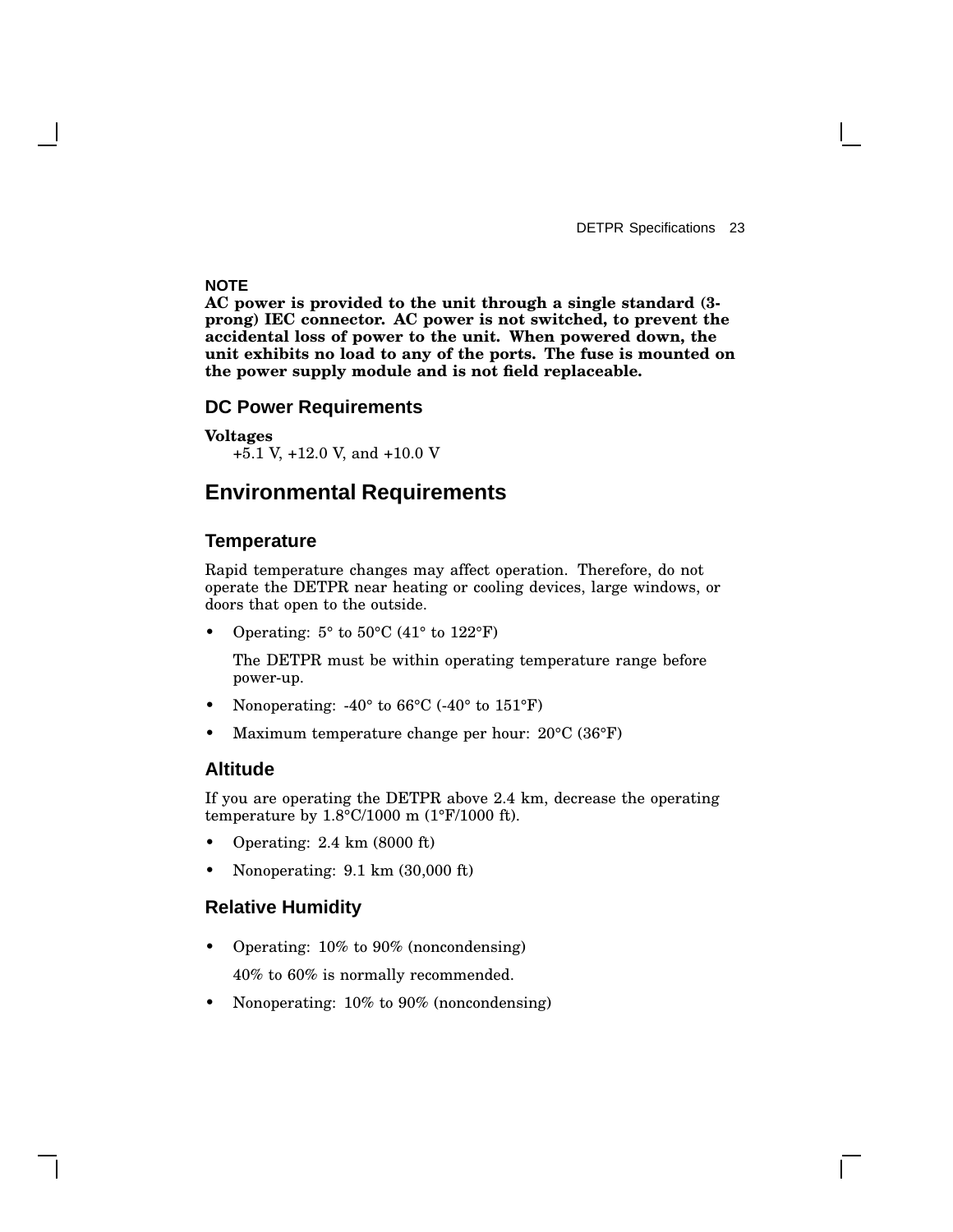# **Part Numbers**

| Part                                                          | <b>Part Number</b> |
|---------------------------------------------------------------|--------------------|
| Transceiver port Ethernet loopback connector                  | 12-22196-01        |
| Rackmount kit (for -BA, -BB versions only)                    | H041-AA            |
| Power cord                                                    |                    |
| United States                                                 | 17-00083-09        |
| Ireland, United Kingdom                                       | <b>BN02A-2E</b>    |
| Austria, Belgium, Czechoslovakia, Finland, France,<br>Germany | $BN03A-2E$         |
| Switzerland                                                   | <b>BN04A-2E</b>    |
| Australia, New Zealand                                        | $BN05A-2E$         |
| Denmark                                                       | <b>BN06A-2E</b>    |
| Italy                                                         | BN07A-2E           |

# **Cable Requirements**

For configuration planning information, see the *DECconnect System Planning and Configuration Guide*. The configuration guidelines for the DECrepeater 350 are the same as for the DEMPR unit, except cable lengths are different and daisy-chaining is not permitted with the DECrepeater 350.

| Cable Type         | Digital Part<br><b>Number</b>                                  | <b>Length Restrictions</b>                                                                                                                             |
|--------------------|----------------------------------------------------------------|--------------------------------------------------------------------------------------------------------------------------------------------------------|
| Transceiver cable  | BNE3H<br>BNE4C                                                 | 50 meters (164 feet) maximum<br>if going directly to a<br>transceiver, or up to 45 meters<br>(148 feet) total maximum if<br>connected to a DELNI unit. |
| Twisted-pair cable | H8245A<br>(non-Plenum<br>rated)<br>H8246A<br>(Plenum<br>rated) | Maximum of 90 meters/port.                                                                                                                             |

 $\mathsf{L}$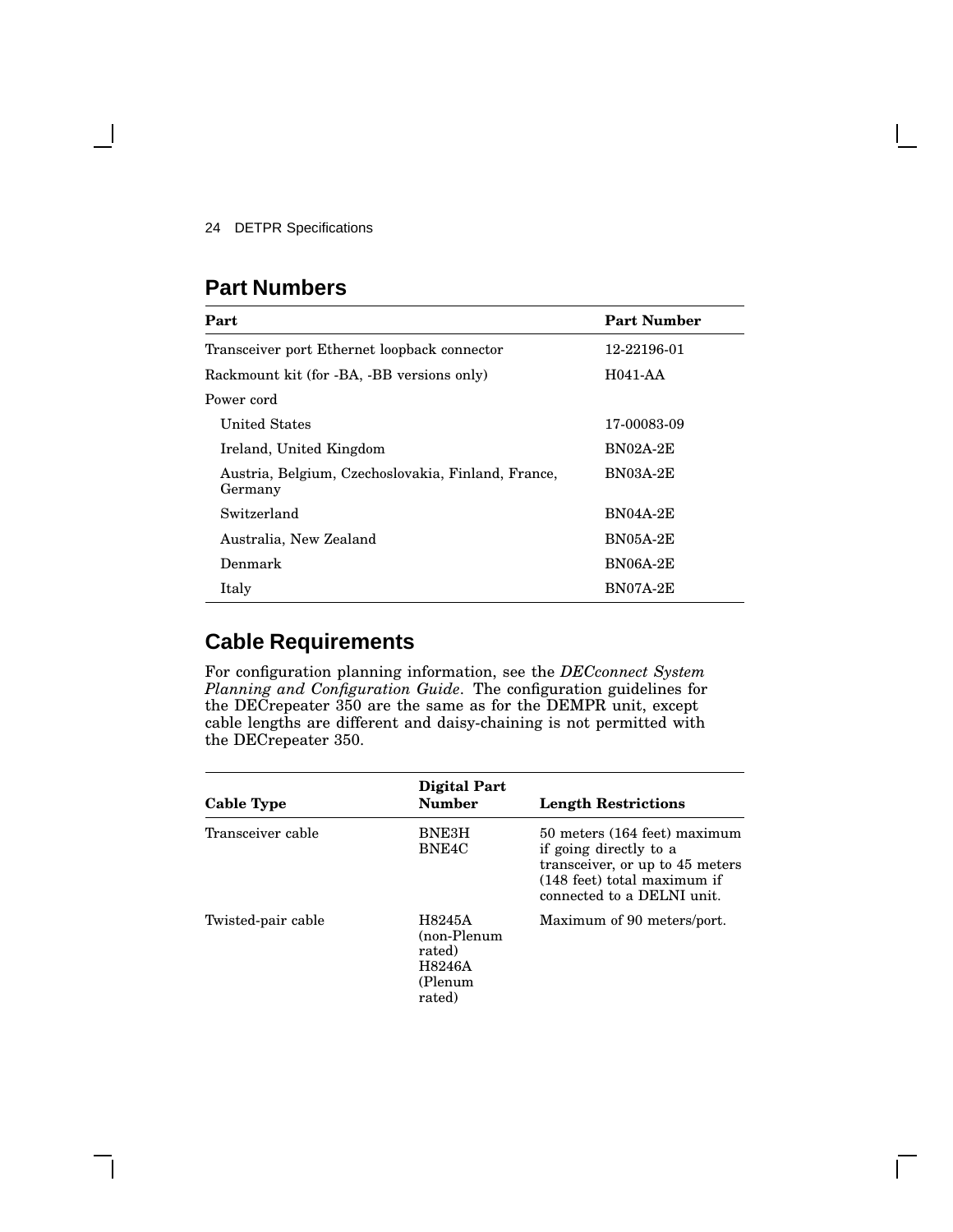$\mathbf{I}$ 

 $\overline{\Gamma}$ 

| Cable Type                                                                                                         | <b>Digital Part</b><br><b>Number</b> | <b>Length Restrictions</b>                       |
|--------------------------------------------------------------------------------------------------------------------|--------------------------------------|--------------------------------------------------|
| Twisted-pair office crossover<br>cable, $8MP \times 8MP$ , 4 cond,<br>2 UTP office cable with<br>crossover 10BaseT | BN24F                                | Available in lengths of 3, 4,<br>and 7 meters    |
| SER cable, $8MP \times 8MP$ , 8<br>cond, 4 UTP patch cable pin<br>to pin                                           | BN24G                                | Available in lengths of 1, 3, 4,<br>and 7 meters |

# **Unshielded Twisted-Pair Cable Requirements**

 $\overline{\phantom{a}}$ 

| Requirement                                 | <b>Description</b>                                                                                                                            |
|---------------------------------------------|-----------------------------------------------------------------------------------------------------------------------------------------------|
| Wire specification                          | 22 to 24 gauge wire, solid copper                                                                                                             |
| Cable supported                             | DECconnect twisted-pair data cable (H8245A or<br>H8246A), AT&T Type C or D, IBM Type 3, or Northern<br>Telecom 4 Pair unshielded twisted pair |
| Cable length                                | 90 m (296 ft) typical maximum, from wiring closet or<br>satellite equipment room (SER) to office                                              |
| DC resistance<br>per conductor<br>(maximum) | $0.094 \Omega/m$ (28.6 $\Omega/1000$ ft)                                                                                                      |
| Impedance at 5 MHz<br>and 10 MHz            | 100 $\Omega$                                                                                                                                  |

## **Unshielded Twisted-Pair Cable Environmental Constraints**

| Constraint | <b>Description</b>                                                                                                                              |
|------------|-------------------------------------------------------------------------------------------------------------------------------------------------|
| Signals    | No other signals should be used in the same cable<br>sheath. For example, voice and data signals cannot be<br>run within the same sheath.       |
| Noise      | Unshielded twisted-pair cable must remain at least<br>30.48 cm (1 ft) from any type of high-voltage power<br>device or electrical noise source. |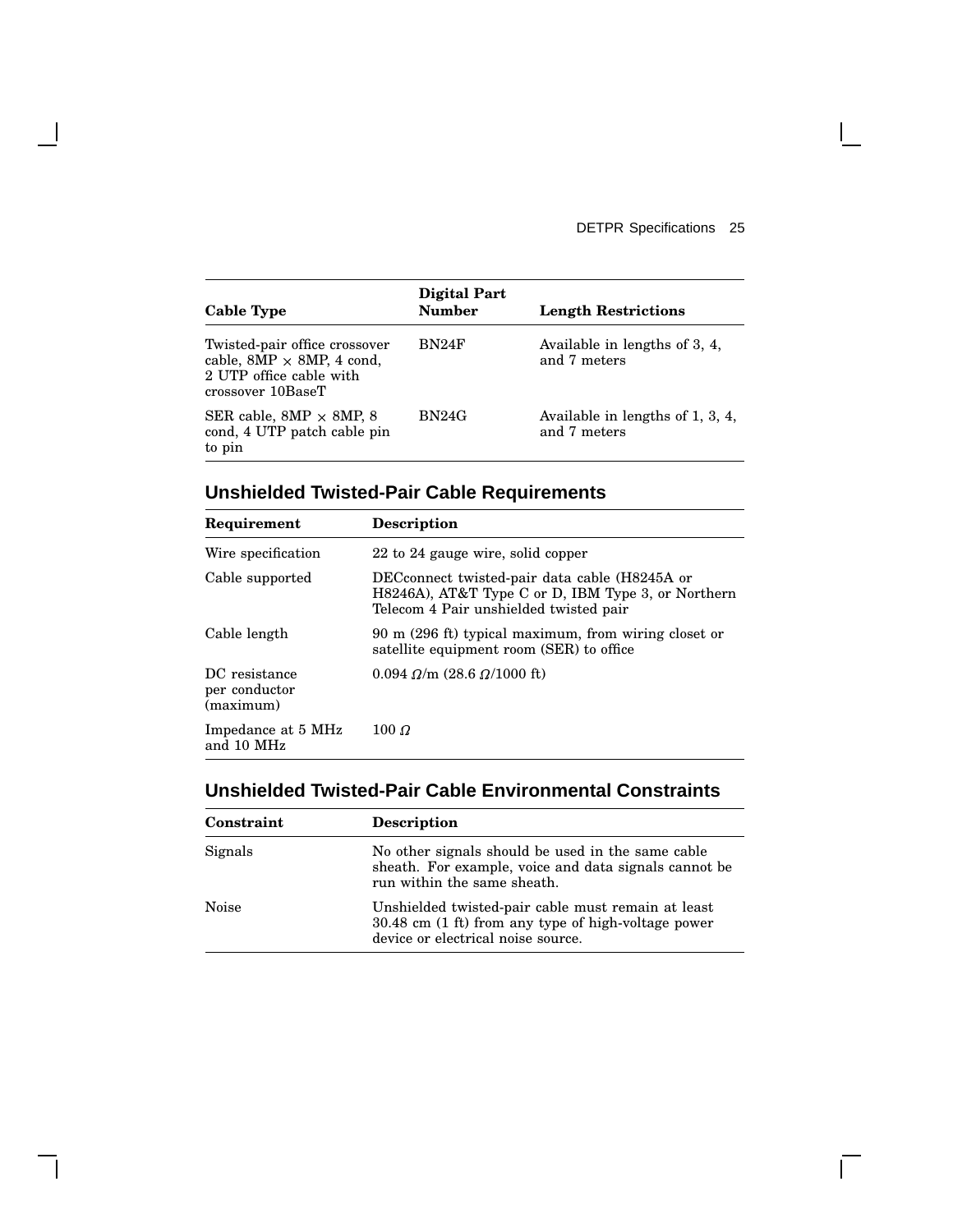# **Connector Pinouts**

The DETPR has an 8-pin MJ connector for its twisted-pair ports (1 to 8) and a 15-pin D connector for its AUI port (0).

| Pin          | <b>Signal Name</b> |
|--------------|--------------------|
| $\mathbf{1}$ | Transmit +         |
| $\mathbf{2}$ | $Transmit -$       |
| 3            | Receive +          |
| 4            | NC (no connection) |
| 5            | NC                 |
| 6            | Receive-           |
| 7            | NC                 |
| 8            | NC                 |

**8-Pin MJ Connector (Ports 1 to 8)**

## **15-Pin D Connector (Port 0)**

| Pin            | <b>Signal Name</b>   |
|----------------|----------------------|
| $\mathbf{1}$   | NC (no connection)   |
| $\mathbf{2}$   | Collision presence + |
| 3              | Transmit +           |
| $\overline{4}$ | Logic ground         |
| 5              | $Receive +$          |
| 6              | Power return         |
| 7              | Ground (not used)*   |
| 8              | Logic ground         |
| 9              | Collision presence - |
| 10             | $Transmit -$         |
| 11             | Logic ground         |
|                |                      |

Terminated to ground by a 0.1 µfd capacitor and balanced by a 39.2 ohm resistor.